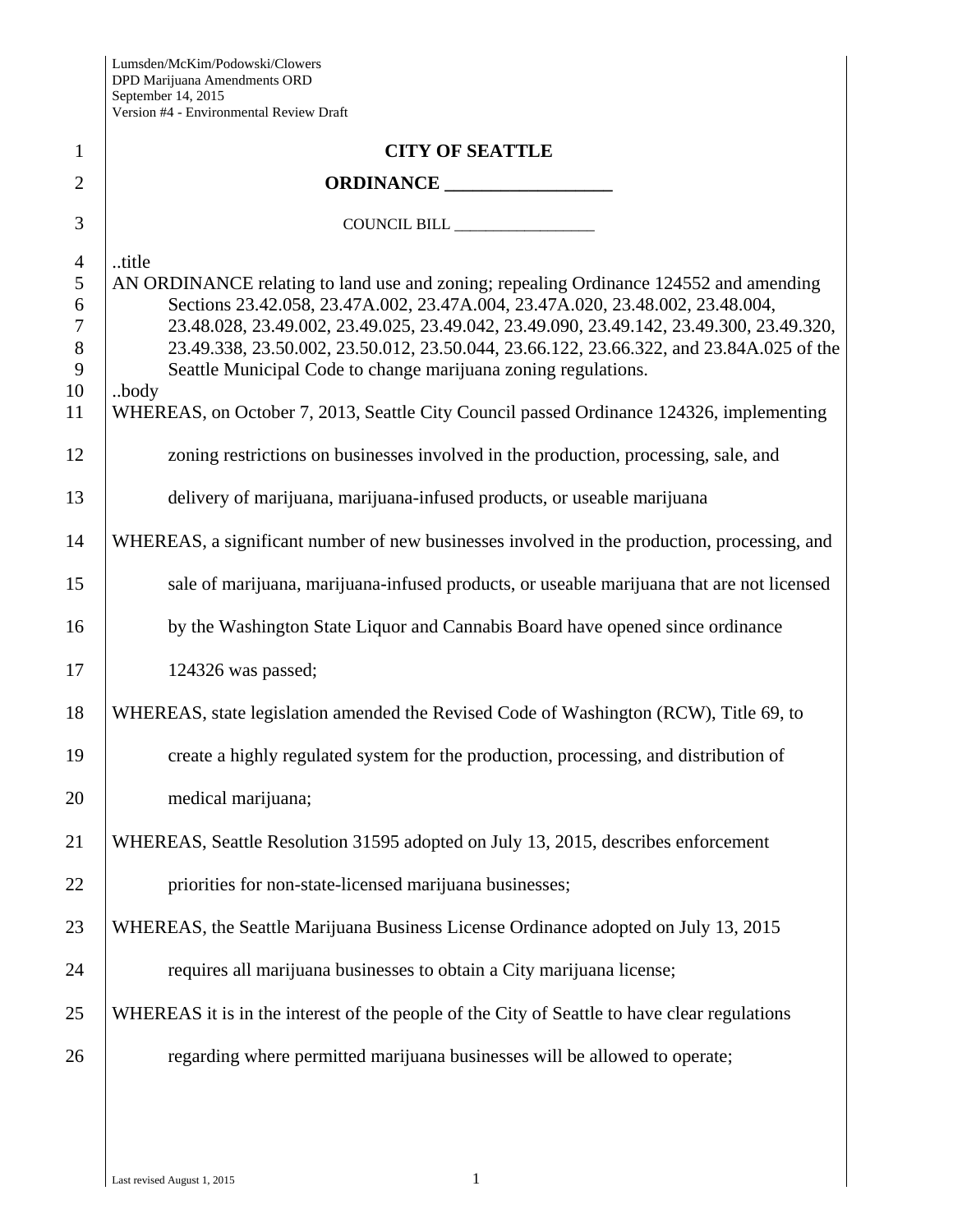| $\mathbf{1}$   | WHEREAS, it is in the interest of the people of the City of Seattle to ensure that legitimate      |
|----------------|----------------------------------------------------------------------------------------------------|
| $\overline{2}$ | patients continue to have the authority to grow and process marijuana for their personal           |
| 3              | use under specific guidelines                                                                      |
| $\overline{4}$ | WHEREAS, it is in the interest of the City of Seattle to enact clear and enforceable standards for |
| 5              | businesses involved in the production, processing, and sale of marijuana, marijuana-               |
| 6              | infused products, or useable marijuana and to eliminate businesses that operate without a          |
| 7              | Washington State Liquor and Cannabis Board license in order to ensure appropriate                  |
| 8              | oversight of product purity, packaging, security, signage and other business practices;            |
| 9              | WHEREAS, buffering and dispersion provisions are necessary to ensure there are sufficient          |
| 10             | business locations, but no concentration of permitted marijuana businesses; NOW,                   |
| 11             | THEREFORE,                                                                                         |
| 12             | BE IT ORDAINED BY THE CITY OF SEATTLE AS FOLLOWS:                                                  |
| 13             | Section 1. Ordinance 124552 is repealed.                                                           |
| 14             | Section 2. Section 23.42.058 of the Seattle Municipal Code, last amended by Ordinance              |
| 15             | 124326, is amended as follows:                                                                     |
| 16             | 23.42.058 Marijuana                                                                                |
| 17             | A. ((On any lot or on any combination of contiguous lots held in common ownership that             |
| 18             | contains no dwelling unit or business establishment, major marijuana activity may not be           |
| 19             | conducted.                                                                                         |
| 20             | B. On any lot or any combination of contiguous lots held in common ownership that                  |
| 21             | contains one or more dwelling units:                                                               |
| 22             | 1. no production, processing, selling, or delivery of marijuana, marijuana infused                 |
| 23             | products, or useable marijuana may be conducted unless it is in association with a dwelling unit   |
|                |                                                                                                    |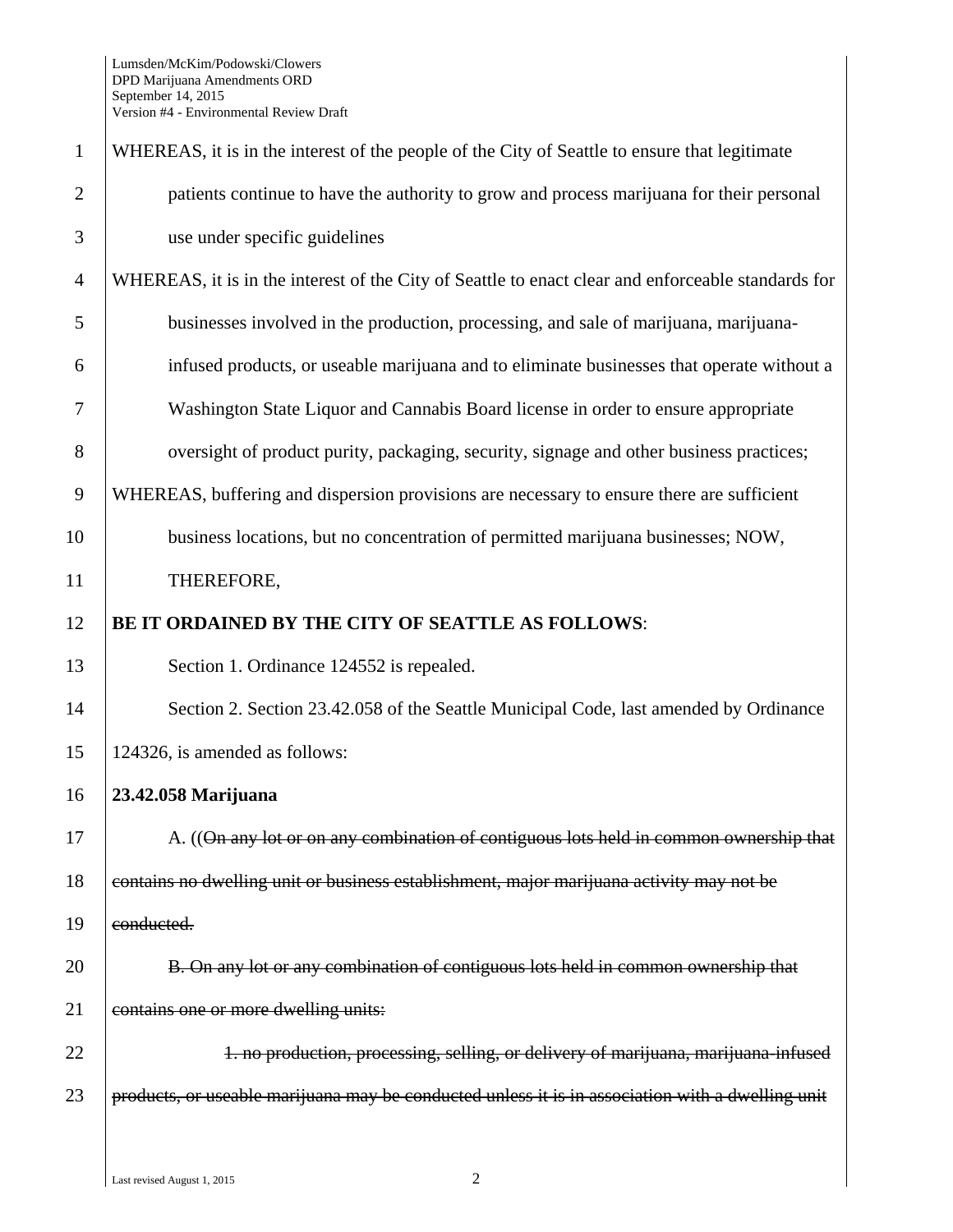| 1              | or is in association with a business establishment meeting the limitations imposed by subsection     |
|----------------|------------------------------------------------------------------------------------------------------|
| $\overline{2}$ | 23.42.058.C; and                                                                                     |
| 3              | 2. major marijuana activity may not be conducted in association with any                             |
| 4              | dwelling unit.                                                                                       |
| 5              | C. Except as provided in subsection 23.42.058.D, major marijuana activity may not be                 |
| 6              | conducted in association with all business establishments combined on a lot or combination of        |
| 7              | contiguous lots held in common ownership.                                                            |
| 8              | D. Licensed marijuana business establishments described in subsection 23.42.058.D.1 are              |
| 9              | exempt from subsection 23.42.058.C if not located in any of the restricted areas listed in           |
| 10             | subsection 23.42.058.D.2.                                                                            |
| 11             | 1. A "licensed marijuana business establishment" within the meaning of                               |
| 12             | subsection 23.42.058.D is a business establishment acting in compliance with a license issued by     |
| 13             | the state for the production, processing, selling, or delivery of marijuana, marijuana-infused       |
| 14             | products, or useable marijuana under Title 69 of the Revised Code of Washington.                     |
| 15             | 2. The "restricted areas" within the meaning of subsection 23.42.058.D are))Major                    |
| 16             | marijuana activity is prohibited in association with any residential use, regardless of zone, except |
| 17             | that caretaker's quarters are allowed.                                                               |
| 18             | B. Major marijuana activity is prohibited in any of the following zones and districts:               |
| 19             | $((a))1. ((Any))$ Single-family zones;                                                               |
| 20             | $((b))2. ((Any))$ Multifamily zones;                                                                 |
| 21             | $((e))$ 3. $((Any))$ Neighborhood Commercial 1 (NC1) zones;                                          |
| 22             | ((d. Any of the following Downtown zones:))                                                          |
| 23             | $((1))$ <sup>4</sup> . Pioneer Square Mixed (PSM);                                                   |
|                |                                                                                                      |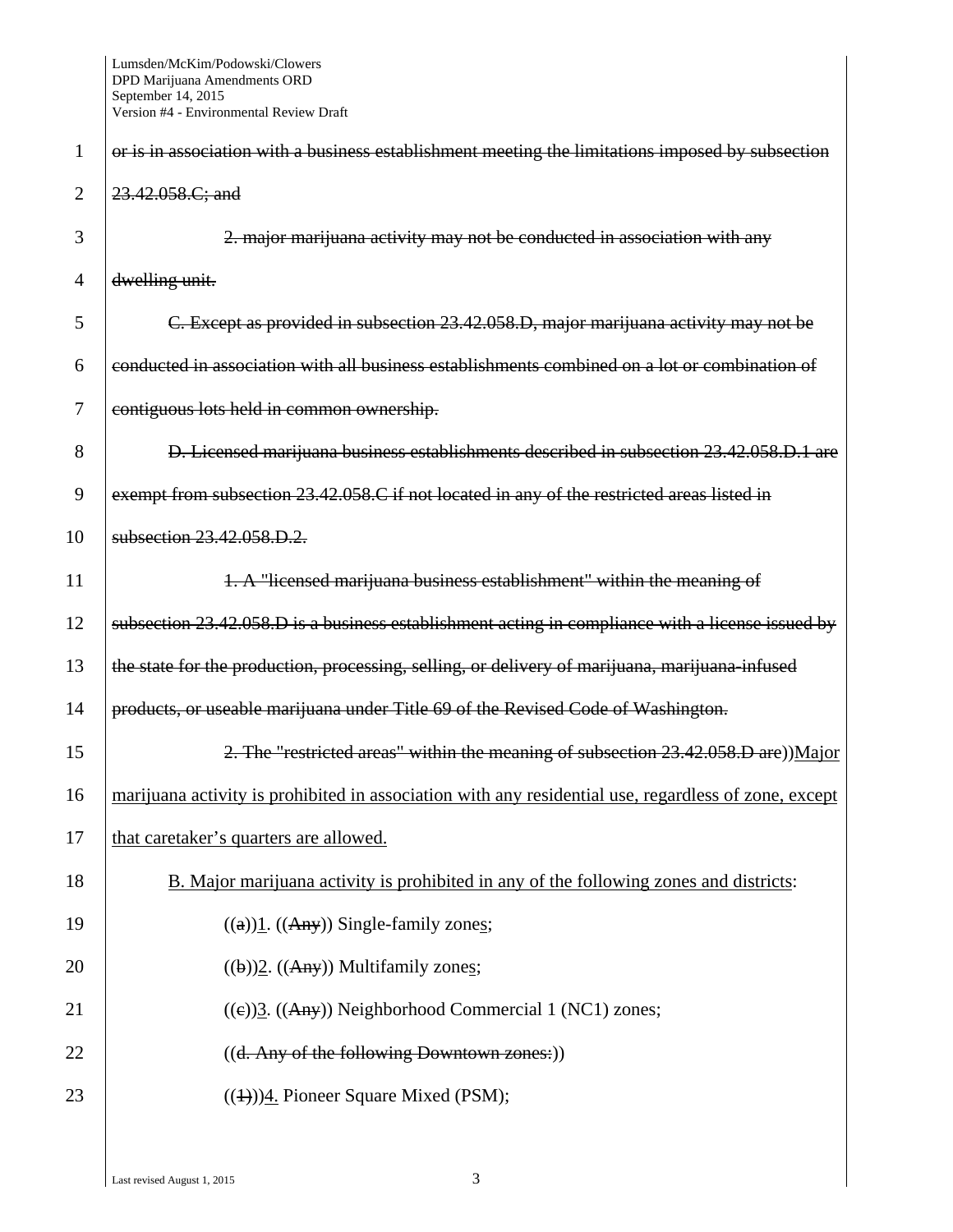| $\mathbf{1}$   | $((2))$ <sup>5</sup> . International District Mixed (IDM);                                         |
|----------------|----------------------------------------------------------------------------------------------------|
| $\overline{2}$ | $((3))$ <sup>6</sup> . International District Residential (IDR);                                   |
| 3              | $((4))$ ]. Downtown Harborfront 1 (DH1);                                                           |
| 4              | $((5))$ 8. Downtown Harborfront 2 (DH2); or                                                        |
| 5              | $((6))$ ) $\overline{9}$ . Pike Market Mixed (PMM); or                                             |
| 6              | $((e. Any of the following districts:))$                                                           |
| 7              | $((1))$ 10. Ballard Avenue Landmark District;                                                      |
| 8              | $((2))$ 11. Columbia City Landmark District;                                                       |
| 9              | $((3))12$ . Fort Lawton Landmark District;                                                         |
| 10             | $((4))$ 13. Harvard-Belmont Landmark District;                                                     |
| 11             | $((5))$ 14. International Special Review District;                                                 |
| 12             | $((6))$ 15. Pike Place Market Historical District;                                                 |
| 13             | $((7))$ 16. Pioneer Square Preservation District;                                                  |
| 14             | $((8))$ 17. Sand Point Overlay District; or                                                        |
| 15             | $((9))18$ . Stadium Transition Area Overlay District.                                              |
| 16             | C. Major marijuana activity is allowed in all other zones if the activity and site meet the        |
| 17             | following requirements:                                                                            |
| 18             | 1. The business establishment must have a current license issued by the State of                   |
| 19             | Washington pursuant to Title 69 RCW authorizing the licensee to engage in the production,          |
| 20             | processing, or selling of marijuana, marijuana-infused products, useable marijuana, or marijuana   |
| 21             | concentrates, or for conducting marijuana research or testing for quality assurance under Title 69 |
| 22             | RCW;                                                                                               |
|                |                                                                                                    |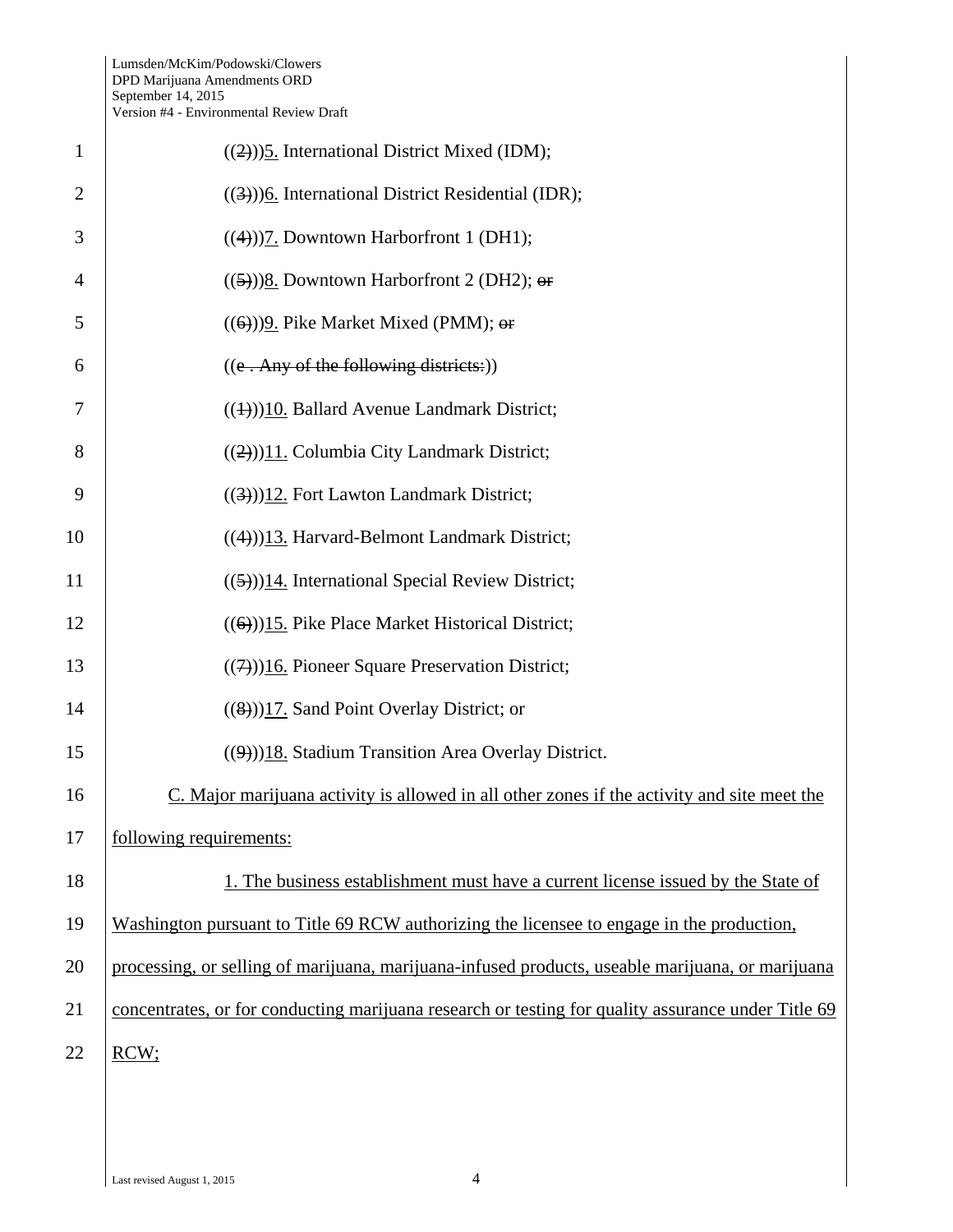| $\mathbf{1}$   | 2. Any lot line of property having a major marijuana activity must be 1,000 feet or                  |
|----------------|------------------------------------------------------------------------------------------------------|
| $\overline{2}$ | more from any lot line of property on which any of the following uses as defined in the WAC          |
| 3              | 314-55-010 is located: elementary school; secondary school; or playground;                           |
| $\overline{4}$ | 3. Any lot line of property used for major marijuana activity must be 250 feet or                    |
| 5              | more from any lot line of property on which any of the following uses as defined in the WAC          |
| 6              | 314-55-010 is established and operating: child care center; game arcade; library; public park;       |
| $\tau$         | public transit center; or recreation center or facility.                                             |
| 8              | 4. The buffering analysis required by subsections 23.42.058.C.2 and                                  |
| 9              | 23.42.058.C.3 shall be based on the activities that exist on the date a complete application for the |
| 10             | major marijuana activity is accepted by the Washington State Liquor and Cannabis Board.              |
| 11             | 5. A major marijuana activity involving retail transactions may be located within                    |
| 12             | 500 feet of no more than one other property containing state-licensed major marijuana activity       |
| 13             | involving retail transactions. A new major marijuana activity involving retail transactions may      |
| 14             | not be established in a location that would violate this standard or cause another existing major    |
| 15             | marijuana activity involving retail transactions to be in violation of this standard. The 500-foot   |
| 16             | buffers are measured from all lot lines of each property on which state-licensed major marijuana     |
| 17             | activity involving retail transactions is occurring.                                                 |
| 18             | Section 3. Section 23.47A.002 of the Seattle Municipal Code, last amended by Ordinance               |
| 19             | 123770, is amended as follows:                                                                       |
| 20             | 23.47A.002 Scope of provisions                                                                       |
| 21             | A. This $((e))$ Chapter 23.47A describes the authorized uses and development standards for           |
| 22             | the following zones:                                                                                 |
| 23             | Neighborhood Commercial 1 (NC1),                                                                     |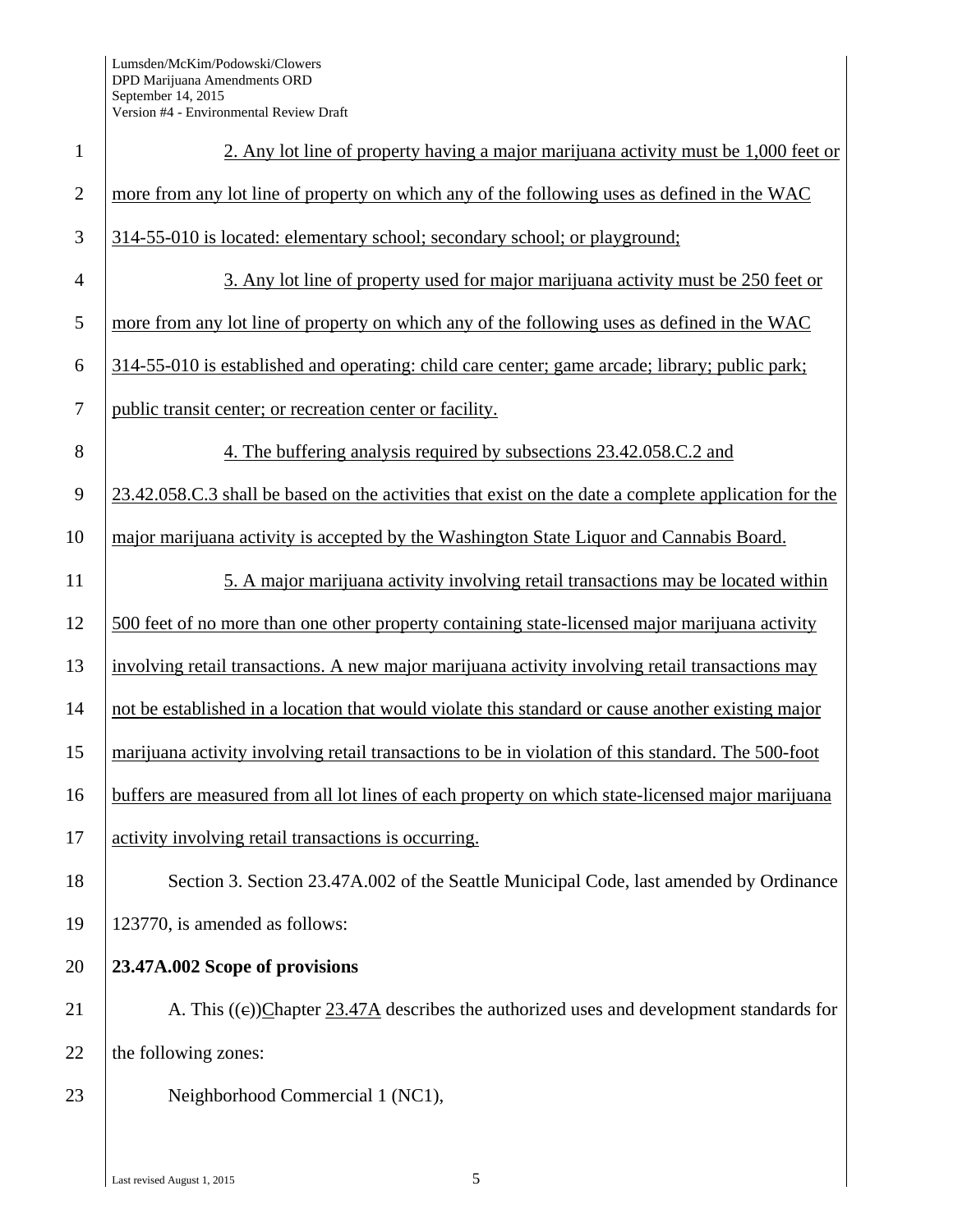|                | Version #4 - Environmental Review Draft                                                               |
|----------------|-------------------------------------------------------------------------------------------------------|
| $\mathbf{1}$   | Neighborhood Commercial 2 (NC2),                                                                      |
| $\overline{2}$ | Neighborhood Commercial 3 (NC3),                                                                      |
| 3              | Commercial 1 (C1),                                                                                    |
| $\overline{4}$ | Commercial 2 (C2).                                                                                    |
| 5              | B. Commercial zones listed in subsection 23.47A.002.A and having an incentive zoning                  |
| 6              | suffix are subject to this Chapter 23.47A and Chapter 23.58A, Incentive Provisions.                   |
| $\tau$         | $((B,-))C((1))$ . Some land in C zones and NC zones may be regulated by Subtitle III,                 |
| 8              | Division 3, Overlay Districts.                                                                        |
| $\mathbf{9}$   | $((C,-))D((\frac{1}{2}))$ . Other regulations, including but not limited to, major marijuana activity |
| 10             | (Section 23.42.058); requirements for streets, alleys, and easements (Chapter 23.53); standards       |
| 11             | for parking quantity, access and design (Chapter 23.54); standards for solid waste storage            |
| 12             | (Chapter 23.54); signs (Chapter 23.55); and methods for measurements (Chapter 23.86) may              |
| 13             | apply to development proposals. Communication utilities and accessory communication devices,          |
| 14             | except as exempted in Section 23.57.002, are subject to the regulations in this $((e))$ Chapter       |
| 15             | 23.47A and additional regulations in Chapter 23.57, Communications Regulations.                       |
| 16             | Section 4. Subsection 23.47A.004.A and Table A for 23.47A.004 of the Seattle                          |
| 17             | Municipal Code, which section was last amended by Ordinance 124843, is amended as follows:            |
| 18             | 23.47A.004 Permitted and prohibited uses                                                              |
| 19             | A. All uses are permitted outright, prohibited, or permitted as a conditional use according           |
| 20             | to Table A for 23.47A.004 and this Section 23.47A.004, except as may be otherwise provided            |
| 21             | pursuant to Division 3, Overlay Districts, of this subtitle III of Title 23.                          |
| 22             | * * *                                                                                                 |
| 23             |                                                                                                       |
|                |                                                                                                       |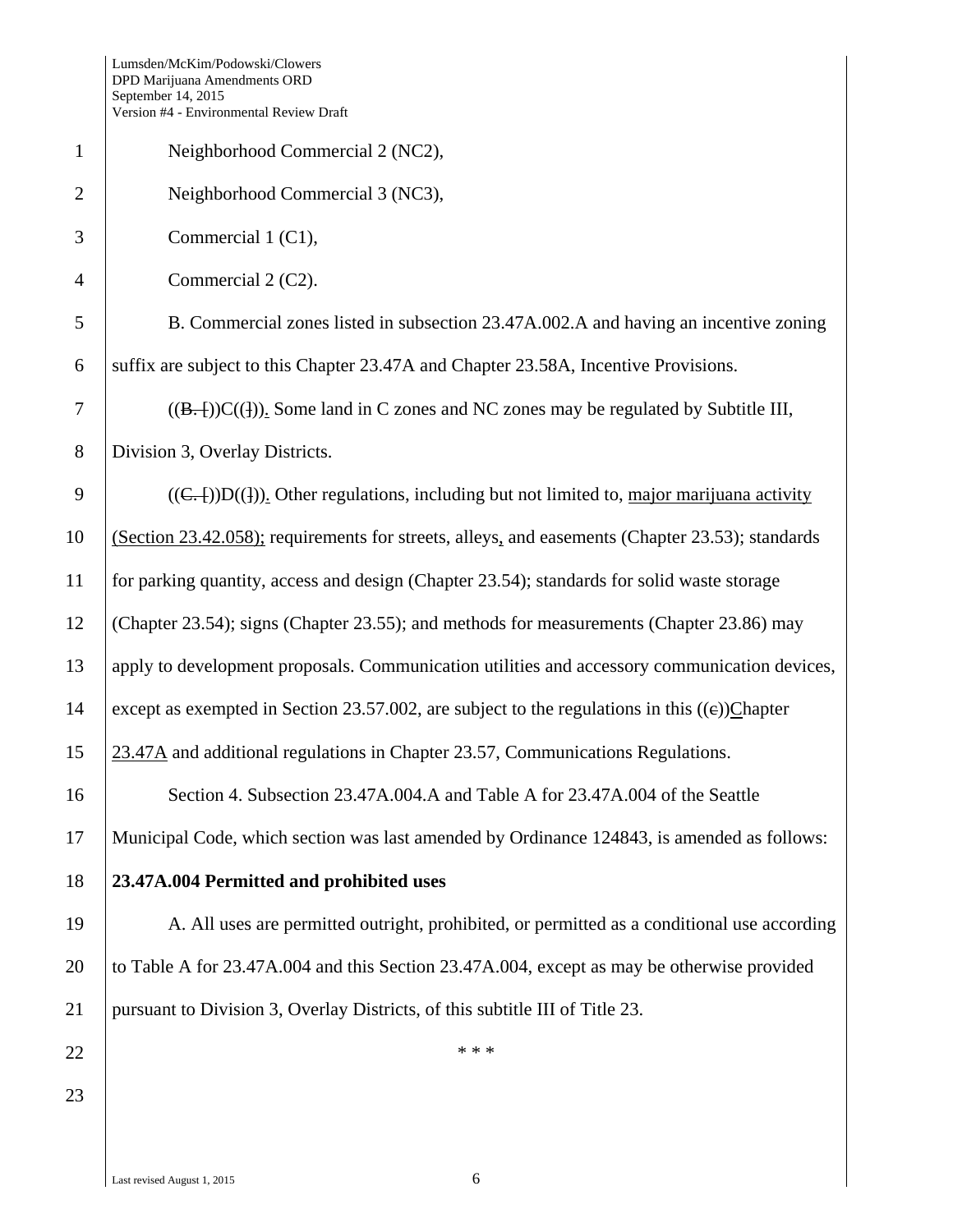r.

|                                                                                                |              | <b>Table A for 23.47A.004</b><br>Uses in Commercial $(\mathbf{Z})$ zones |              |              |                |
|------------------------------------------------------------------------------------------------|--------------|--------------------------------------------------------------------------|--------------|--------------|----------------|
| ((PERMITTED AND PROHIBITED USES BY<br><b>ZONE</b> )) Permitted and prohibited uses by zone (1) |              |                                                                          |              |              |                |
| (( <b>UES</b> )) <b>Uses</b>                                                                   | NC1          | NC2                                                                      | NC3          | C1           | C <sub>2</sub> |
| A. AGRICULTURAL USES                                                                           |              |                                                                          |              |              |                |
|                                                                                                |              | * * *                                                                    |              |              |                |
| A.3. Community garden (21)                                                                     | $\mathbf{P}$ | $\mathbf{P}$                                                             | $\mathbf{P}$ | $\mathbf{P}$ | $\mathbf{P}$   |
| A.4. Horticulture (21)                                                                         | 10           | 25                                                                       | $\mathbf{P}$ | $\mathbf{P}$ | $\mathbf{P}$   |
| A.5. Urban farm $(21)$                                                                         | $\mathbf{P}$ | $\mathbf{P}$                                                             | P            | P            | P              |
|                                                                                                |              | * * *                                                                    |              |              |                |
| C. COMMERCIAL USES (19)                                                                        |              |                                                                          |              |              |                |
|                                                                                                |              | * * *                                                                    |              |              |                |
| C.4. Food processing and craft<br>work $(21)$                                                  | 10           | 25                                                                       | 25           | P            | P              |
|                                                                                                |              | * * *                                                                    |              |              |                |
| C.10. Sales and services,<br>general $(21)$                                                    |              |                                                                          |              |              |                |
| C.10.a. Retail sales and<br>services, general $(21)$                                           | 10           | 25                                                                       | P            | $\mathbf{P}$ | P              |
|                                                                                                |              | * * *                                                                    |              |              |                |
| <b>G. MANUFACTURING USES</b>                                                                   |              |                                                                          |              |              |                |
| G.1. Manufacturing, light (21)                                                                 | X            | 10                                                                       | 25           | P            | $\mathbf{P}$   |
|                                                                                                |              | * * *                                                                    |              |              |                |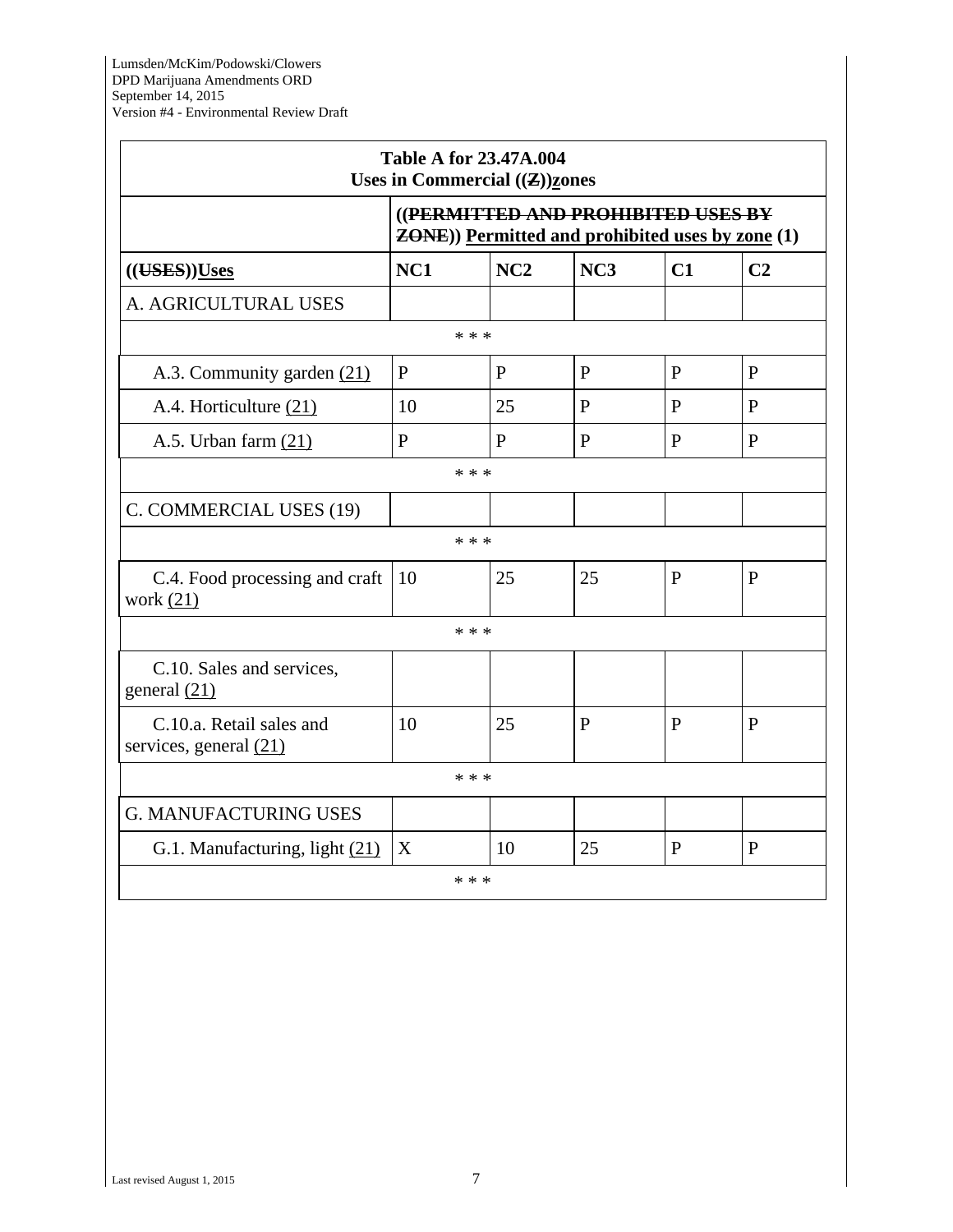|                                                                                                                                                                                                                                                                                                                                                                                                                                                                                                                                                                                                                                                                                                                                                                                                                                                                                                                                                                                                                                                                                                                                                                                                                                                                                                                                               | Uses in Commercial $((\mathbf{Z}))$ zones | <b>Table A for 23.47A.004</b>                                                                  |     |    |                |  |
|-----------------------------------------------------------------------------------------------------------------------------------------------------------------------------------------------------------------------------------------------------------------------------------------------------------------------------------------------------------------------------------------------------------------------------------------------------------------------------------------------------------------------------------------------------------------------------------------------------------------------------------------------------------------------------------------------------------------------------------------------------------------------------------------------------------------------------------------------------------------------------------------------------------------------------------------------------------------------------------------------------------------------------------------------------------------------------------------------------------------------------------------------------------------------------------------------------------------------------------------------------------------------------------------------------------------------------------------------|-------------------------------------------|------------------------------------------------------------------------------------------------|-----|----|----------------|--|
|                                                                                                                                                                                                                                                                                                                                                                                                                                                                                                                                                                                                                                                                                                                                                                                                                                                                                                                                                                                                                                                                                                                                                                                                                                                                                                                                               |                                           | ((PERMITTED AND PROHIBITED USES BY<br><b>ZONE</b> )) Permitted and prohibited uses by zone (1) |     |    |                |  |
| (( <b>UES</b> )) <b>Uses</b>                                                                                                                                                                                                                                                                                                                                                                                                                                                                                                                                                                                                                                                                                                                                                                                                                                                                                                                                                                                                                                                                                                                                                                                                                                                                                                                  | NC1                                       | NC2                                                                                            | NC3 | C1 | C <sub>2</sub> |  |
| <b>KEY</b><br>$A =$ Permitted as an accessory use only<br>$CU =$ Administrative Conditional Use (business establishment limited to the multiple of<br>1,000 square feet of any number following a hyphen, pursuant to Section 23.47A.010)<br>$CCU = Council Conditional Use (business establishment limited to the multiple of 1,000)$<br>square feet of any number following a hyphen, pursuant to Section 23.47A.010)<br>$P = Permitted$<br>$S =$ Permitted in shoreline areas only<br>$X =$ Prohibited<br>$10$ = Permitted, business establishments limited to 10,000 square feet, pursuant to Section<br>23.47A,010<br>$20$ = Permitted, business establishments limited to 20,000 square feet, pursuant to Section<br>23.47A.010<br>$25$ = Permitted, business establishments limited to 25,000 square feet, pursuant to Section<br>23.47A.010<br>$35$ = Permitted, business establishments limited to 35,000 square feet, pursuant to Section<br>23.47A.010<br>$40$ = Permitted, business establishments limited to 40,000 square feet, pursuant to Section<br>23.47A.010<br>$50$ = Permitted, business establishments limited to 50,000 square feet, pursuant to Section<br>23.47A.010<br>Footnotes to Table $\underline{A}$ for 23.47A.004((:))<br>(21) Major marijuana activity is subject to the requirements of Section 23.42.058. |                                           | * * *                                                                                          |     |    |                |  |
|                                                                                                                                                                                                                                                                                                                                                                                                                                                                                                                                                                                                                                                                                                                                                                                                                                                                                                                                                                                                                                                                                                                                                                                                                                                                                                                                               |                                           | * * *                                                                                          |     |    |                |  |
| Section 5. Section 23.47A.020 of the Seattle Municipal Code, last amended by Ordinance                                                                                                                                                                                                                                                                                                                                                                                                                                                                                                                                                                                                                                                                                                                                                                                                                                                                                                                                                                                                                                                                                                                                                                                                                                                        |                                           |                                                                                                |     |    |                |  |
|                                                                                                                                                                                                                                                                                                                                                                                                                                                                                                                                                                                                                                                                                                                                                                                                                                                                                                                                                                                                                                                                                                                                                                                                                                                                                                                                               |                                           |                                                                                                |     |    |                |  |
| 123046, is amended as follows:                                                                                                                                                                                                                                                                                                                                                                                                                                                                                                                                                                                                                                                                                                                                                                                                                                                                                                                                                                                                                                                                                                                                                                                                                                                                                                                |                                           |                                                                                                |     |    |                |  |

1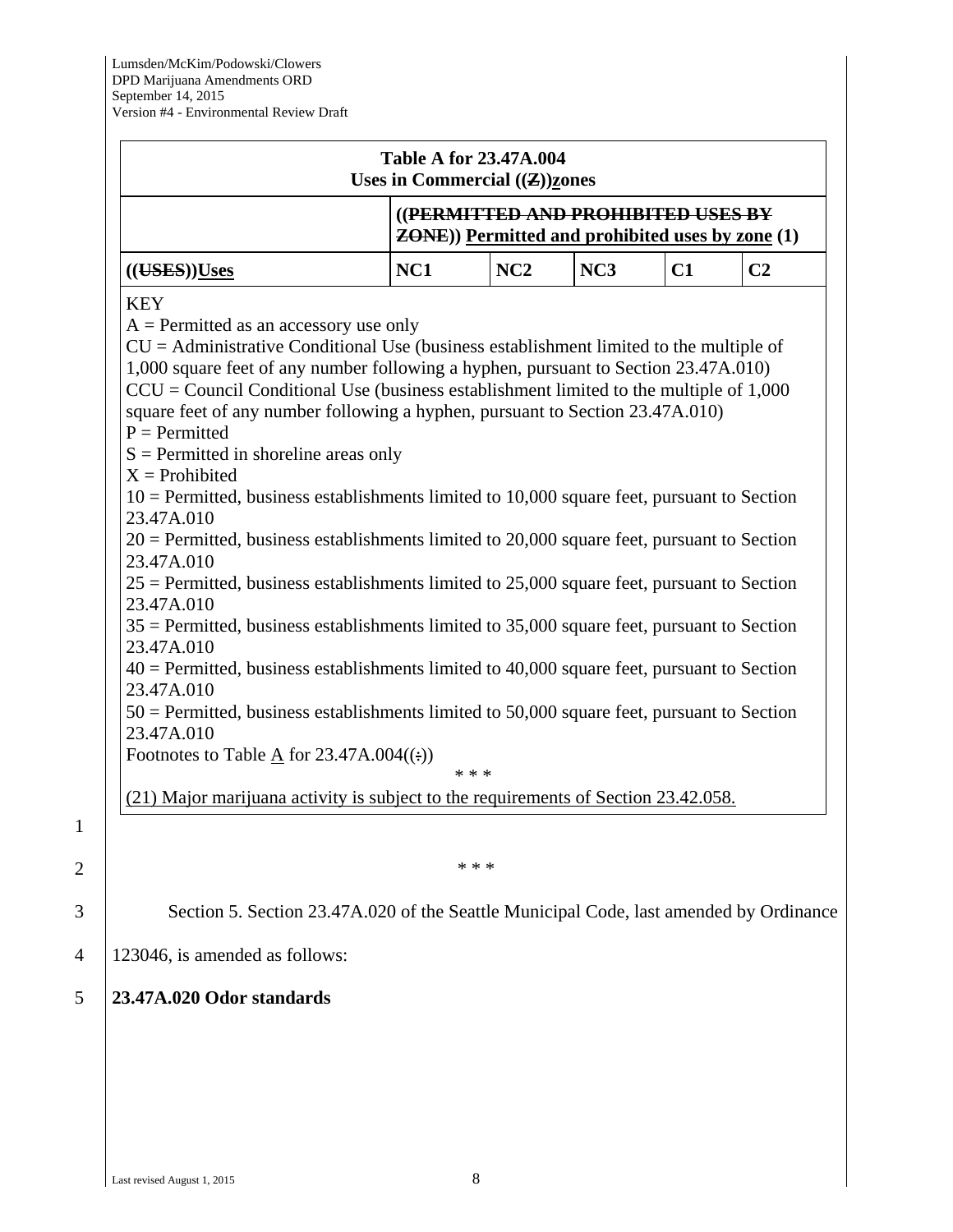| $\mathbf{1}$   | A. The venting of odors, vapors, smoke, cinders, dust, gas, and fumes shall be at least                              |  |  |  |
|----------------|----------------------------------------------------------------------------------------------------------------------|--|--|--|
| $\overline{2}$ | $((\text{ten}(\cdot))10((\cdot)))$ feet above finished sidewalk grade, and directed away to the extent possible from |  |  |  |
| 3              | $((residential))$ uses within $((fifty())50())$ feet of the vent.                                                    |  |  |  |
| 4              | B. Major $((\Theta))\text{odor } ((S))\text{sources}((.))$                                                           |  |  |  |
| 5              | 1. Uses that employ the following odor-emitting processes or activities are                                          |  |  |  |
| 6              | considered major odor sources:                                                                                       |  |  |  |
| 7              | a. Lithographic, rotogravure, or flexographic printing;                                                              |  |  |  |
| 8              | b. Film burning;                                                                                                     |  |  |  |
| 9              | c. Fiberglassing;                                                                                                    |  |  |  |
| 10             | d. Selling of gasoline and/or storage of gasoline in tanks larger than 260                                           |  |  |  |
| 11             | gallons;                                                                                                             |  |  |  |
| 12             | e. Handling of heated tars and asphalts;                                                                             |  |  |  |
| 13             | f. Incinerating (commercial);                                                                                        |  |  |  |
| 14             | g. Tire buffing;                                                                                                     |  |  |  |
| 15             | h. Metal plating;                                                                                                    |  |  |  |
| 16             | i. Vapor degreasing;                                                                                                 |  |  |  |
| 17             | j. Wire reclamation;                                                                                                 |  |  |  |
| 18             | k. Use of boilers (greater than 106 British $((\pm))$ thermal $((\pm))$ units per                                    |  |  |  |
| 19             | hour, 10,000 pounds steam per hour, or 30 boiler horsepower);                                                        |  |  |  |
| 20             | l. Animal food processing;                                                                                           |  |  |  |
| 21             | m. Production or processing activities associated with major marijuana                                               |  |  |  |
| 22             | activity; and                                                                                                        |  |  |  |
| 23             | $((m))$ . Other similar processes or activities.                                                                     |  |  |  |
|                |                                                                                                                      |  |  |  |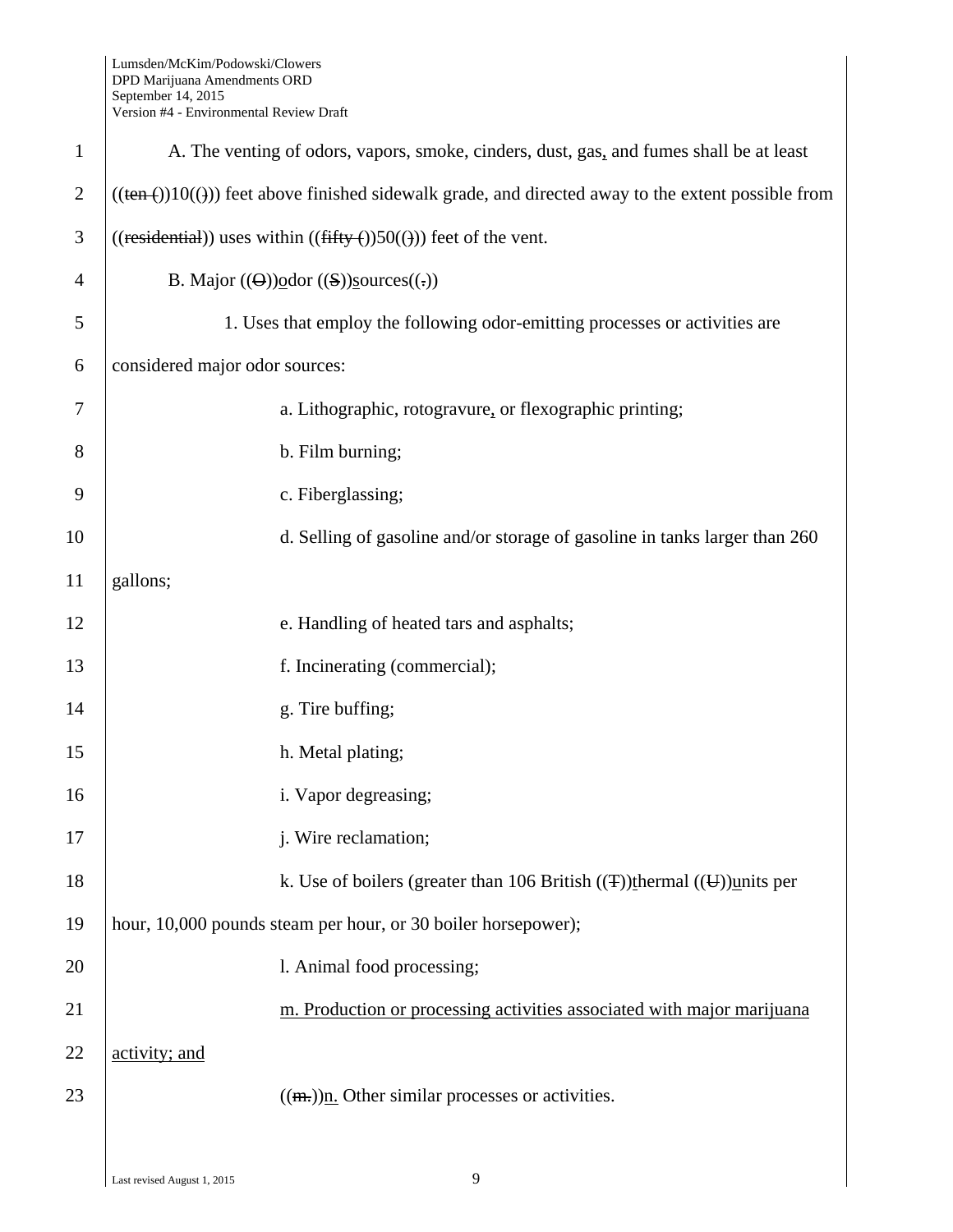| $\mathbf{1}$   | 2. Uses that employ the following processes are considered major odor sources,                  |
|----------------|-------------------------------------------------------------------------------------------------|
| $\overline{2}$ | except when the entire activity is conducted as part of a commercial use other than food        |
| 3              | processing or heavy commercial services:                                                        |
| $\overline{4}$ | a. Cooking of grains;                                                                           |
| 5              | b. Smoking of food or food products;                                                            |
| 6              | c. Fish or fishmeal processing;                                                                 |
| 7              | d. Coffee or nut roasting;                                                                      |
| 8              | e. Deep fat frying;                                                                             |
| 9              | f. Dry cleaning.                                                                                |
| 10             | C. When an application is made for a use that is a major odor source, the Director, in          |
| 11             | consultation with the Puget Sound Clean Air Agency (PSCAA), will determine the appropriate      |
| 12             | measures to be taken by the applicant in order to significantly reduce potential odor emissions |
| 13             | and airborne pollutants. The measures to be taken must be indicated on plans submitted to the   |
| 14             | Director and may be required as conditions for the issuance of any permit. After a permit has   |
| 15             | been issued, any measures that were required by the permit must be maintained.                  |
| 16             | Section 6. Section 23.48.002 of the Seattle Municipal Code, last amended by Ordinance           |
| 17             | 124172, is amended as follows:                                                                  |
| 18             | 23.48.002 Scope of provisions                                                                   |
| 19             | A. This Chapter 23.48 identifies uses that are or may be permitted in Seattle Mixed (SM)        |
| 20             | zones and establishes development standards. The SM zone boundaries are shown on the Official   |
| 21             | Land Use Map. The "D" suffix with a height limit range may be applied to SM zoned land in the   |
| 22             | West Dravus area.                                                                               |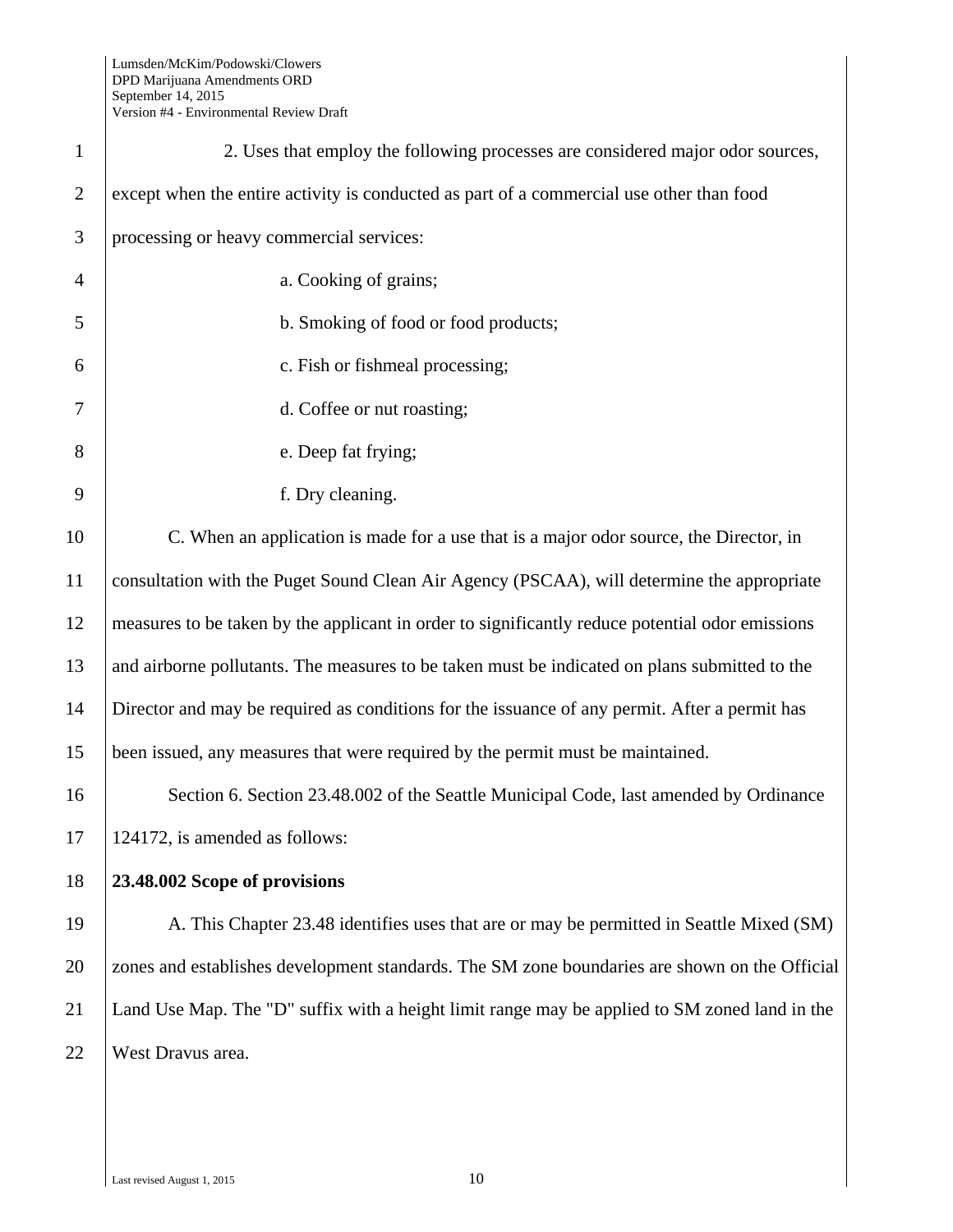| $\mathbf{1}$   | B. Other regulations, such as requirements for major marijuana activity (Section                                   |
|----------------|--------------------------------------------------------------------------------------------------------------------|
| $\overline{2}$ | $23.42.058$ ; requirements for streets, alleys and easements $((\text{in}))$ (Chapter 23.53) (( $(\text{streets},$ |
| 3              | alleys and easements)); ((Chapter $23.54$ ) standards for parking quantity, access and                             |
| $\overline{4}$ | $\text{design}(())$ (Chapter 23.54); ((Chapter 23.54 ()) standards for solid waste storage(())) (Chapter           |
| 5              | 23.54); ((Chapter 23.55 ()) signs(())) (Chapter 23.55); and ((Chapter 23.86 ()) methods for                        |
| 6              | measurements(())) (Chapter 23.86) may apply to development proposals. Communication                                |
| $\tau$         | utilities and accessory communication devices except as exempted in Section 23.57.002 are                          |
| 8              | subject to the regulations in this Chapter 23.48 and additional regulations in Chapter 23.57.                      |
| 9              | Section 7. Section 23.48.004 of the Seattle Municipal Code, last amended by Ordinance                              |
| 10             | 124513, is amended as follows:                                                                                     |
| 11             | 23.48.004 Uses                                                                                                     |
| 12             | A. Permitted uses                                                                                                  |
| 13             | 1. All uses are permitted outright, either as principal or accessory uses, except                                  |
| 14             | those specifically prohibited by subsection 23.48.004.B and those permitted only as conditional                    |
| 15             | uses by subsection 23.48.004.C.                                                                                    |
| 16             | 2. Adult cabarets shall comply with the requirements of subsection 23.47A.004.H.                                   |
| 17             | 3. Major marijuana activity shall comply with the requirements of Section                                          |
| 18             | 23.42.058.                                                                                                         |
| 19             | $((3))$ 4. In the SM 85-240 zone, permitted $((nonresidental))$ non-residential uses are                           |
| 20             | limited to a height of 20 feet above the street-level of structures with residential uses and are                  |
| 21             | subject to the development standards of subsection 23.48.014.B.                                                    |
| 22             | B. Prohibited uses. The following uses are prohibited as both principal and accessory                              |
| 23             | uses, except as otherwise noted:                                                                                   |
|                |                                                                                                                    |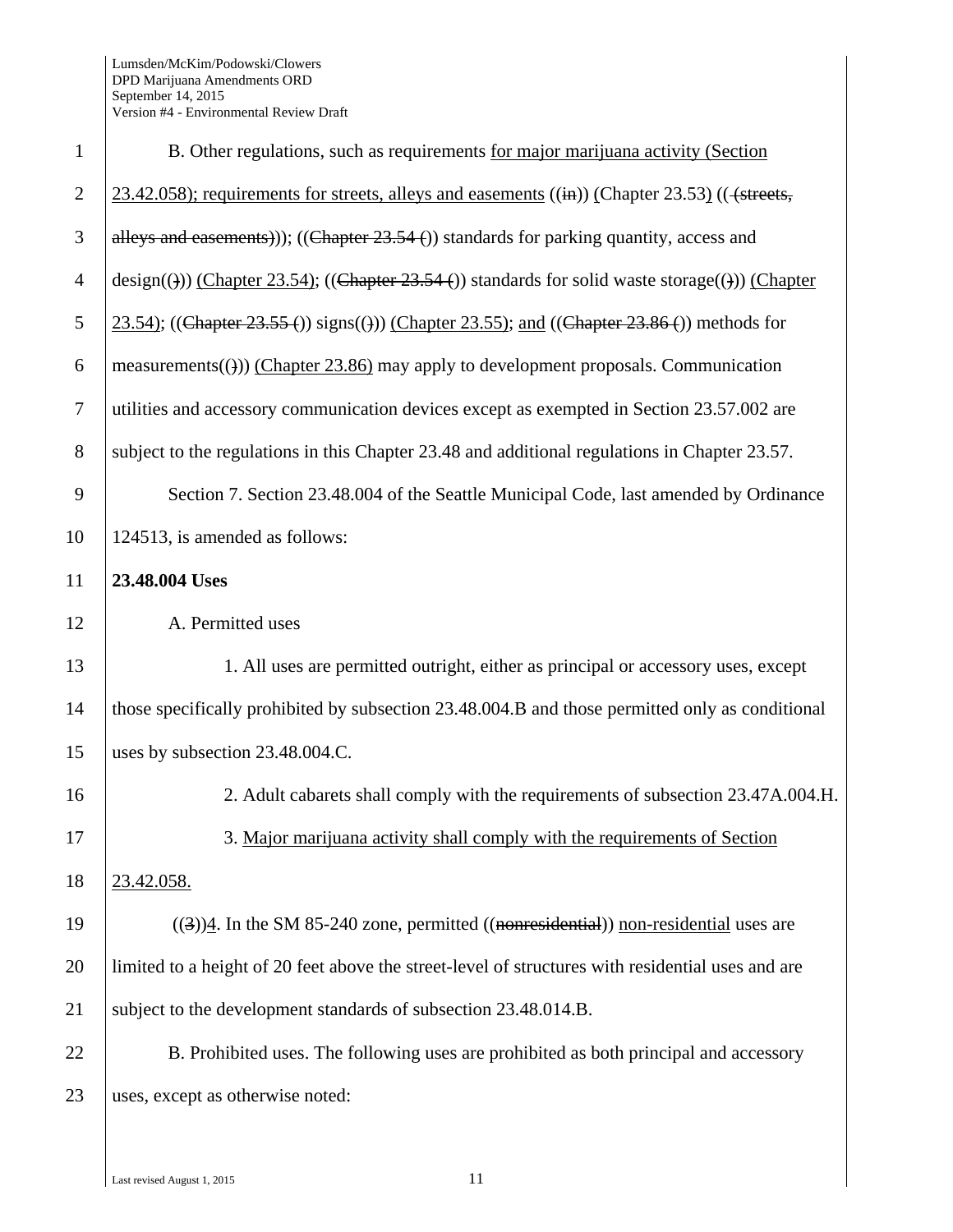|                | $\alpha$ ersion $\pi$ - Environmental Kevicw Dram                                    |
|----------------|--------------------------------------------------------------------------------------|
| $\mathbf{1}$   | 1. All high-impact uses;                                                             |
| $\overline{2}$ | 2. All heavy manufacturing uses;                                                     |
| 3              | 3. General manufacturing uses greater than 25,000 square feet of gross floor area    |
| $\overline{4}$ | for an individual business establishment;                                            |
| 5              | 4. Drive-in businesses, except gas stations;                                         |
| 6              | 5. Jails;                                                                            |
| 7              | 6. Adult motion picture theaters and adult panorams;                                 |
| 8              | 7. Outdoor storage, except for outdoor storage associated with florists and          |
| 9              | horticulture uses;                                                                   |
| 10             | 8. Principal use surface parking;                                                    |
| 11             | 9. Animal shelters and kennels;                                                      |
| 12             | 10. Animal husbandry;                                                                |
| 13             | 11. Park and pool lots;                                                              |
| 14             | 12. Park and ride lots;                                                              |
| 15             | 13. Work release centers;                                                            |
| 16             | 14. Recycling;                                                                       |
| 17             | 15. Solid waste management; and                                                      |
| 18             | 16. Mobile home parks.                                                               |
| 19             | C. Conditional uses                                                                  |
| 20             | 1. Conditional uses are subject to the procedures described in Chapter 23.76,        |
| 21             | Procedures for Master Use Permits and Council Land Use Decisions, and shall meet the |
| 22             | provisions of both Section 23.42.042 and this subsection 23.48.004.C.                |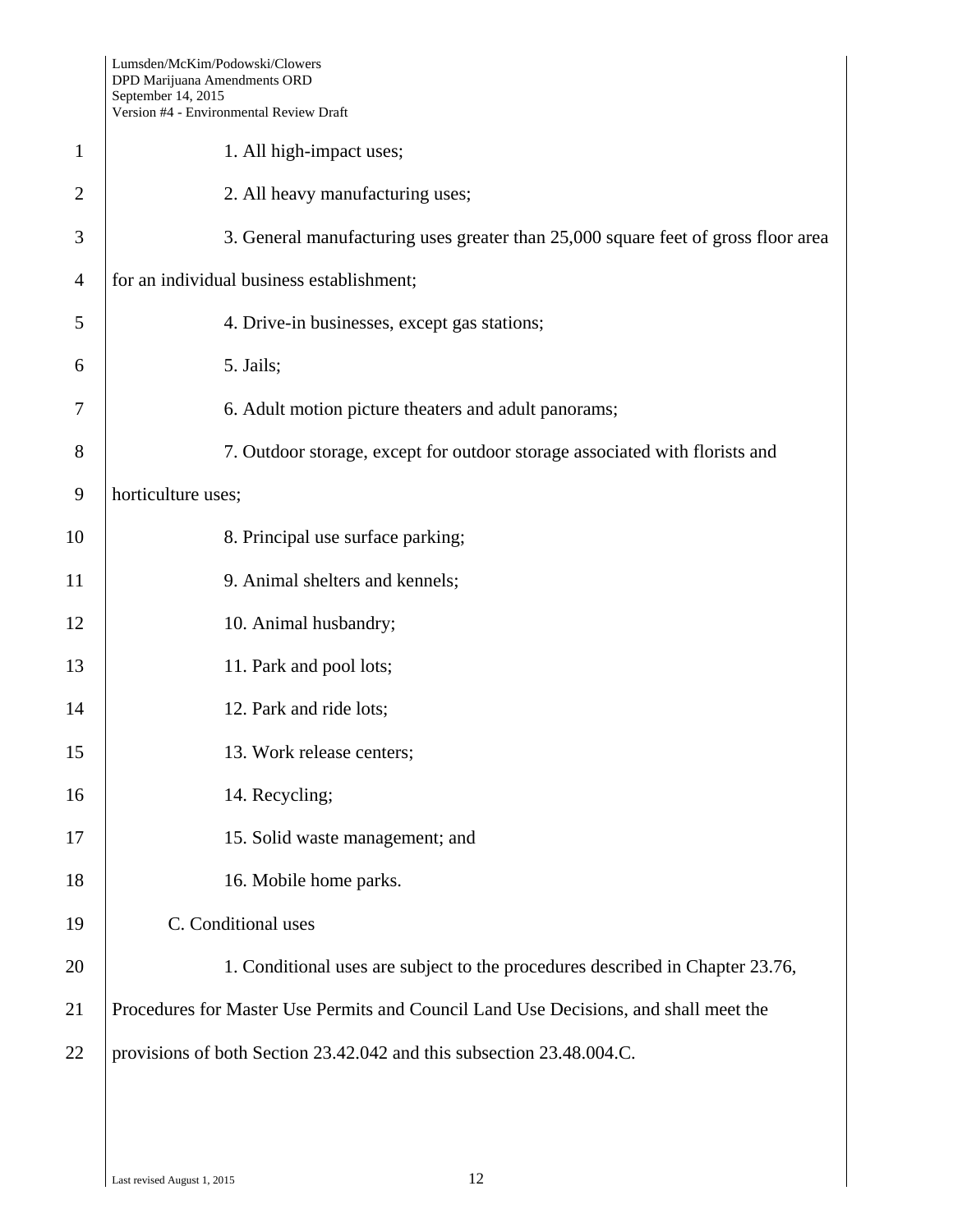| $\mathbf{1}$   | 2. Mini-warehouses and warehouses may be permitted by the Director as                             |
|----------------|---------------------------------------------------------------------------------------------------|
| $\overline{2}$ | administrative conditional uses if:                                                               |
| 3              | a. The street-level portion of a mini-warehouse or warehouse only fronts                          |
| $\overline{4}$ | on an east/west oriented street, or an alley; and                                                 |
| 5              | b. Vehicular entrances, including those for loading operations, will not                          |
| 6              | disrupt traffic or transit routes; and                                                            |
| 7              | c. The traffic generated will not disrupt the pedestrian character of an area                     |
| 8              | by significantly increasing the potential for pedestrian-vehicle conflicts.                       |
| 9              | D. Required street-level uses                                                                     |
| 10             | 1. One or more of the uses listed in this subsection 23.48.004.D are required at                  |
| 11             | street-level on all lots abutting streets designated as Class 1 Pedestrian Streets shown on Map A |
| 12             | for 23.48.014, except as required in subsection 23.48.004.D.3. The following uses qualify as      |
| 13             | required street-level uses:                                                                       |
| 14             | a. General sales and service uses;                                                                |
| 15             | b. Eating and drinking establishments;                                                            |
| 16             | c. Entertainment uses;                                                                            |
| 17             | d. Public libraries;                                                                              |
| 18             | e. Public parks; and                                                                              |
| 19             | f. Arts facilities.                                                                               |
| 20             | 2. Standards for required street-level uses. Required street-level uses shall meet                |
| 21             | the development standards in subsection 23.48.014.E.                                              |
| 22             | 3. Within the SM 160/85-240 zone, for development meeting the standards in                        |
| 23             | subsection 23.48.017.B, structures with a street-facing ((facade)) facade along 8th Avenue N. or  |
|                |                                                                                                   |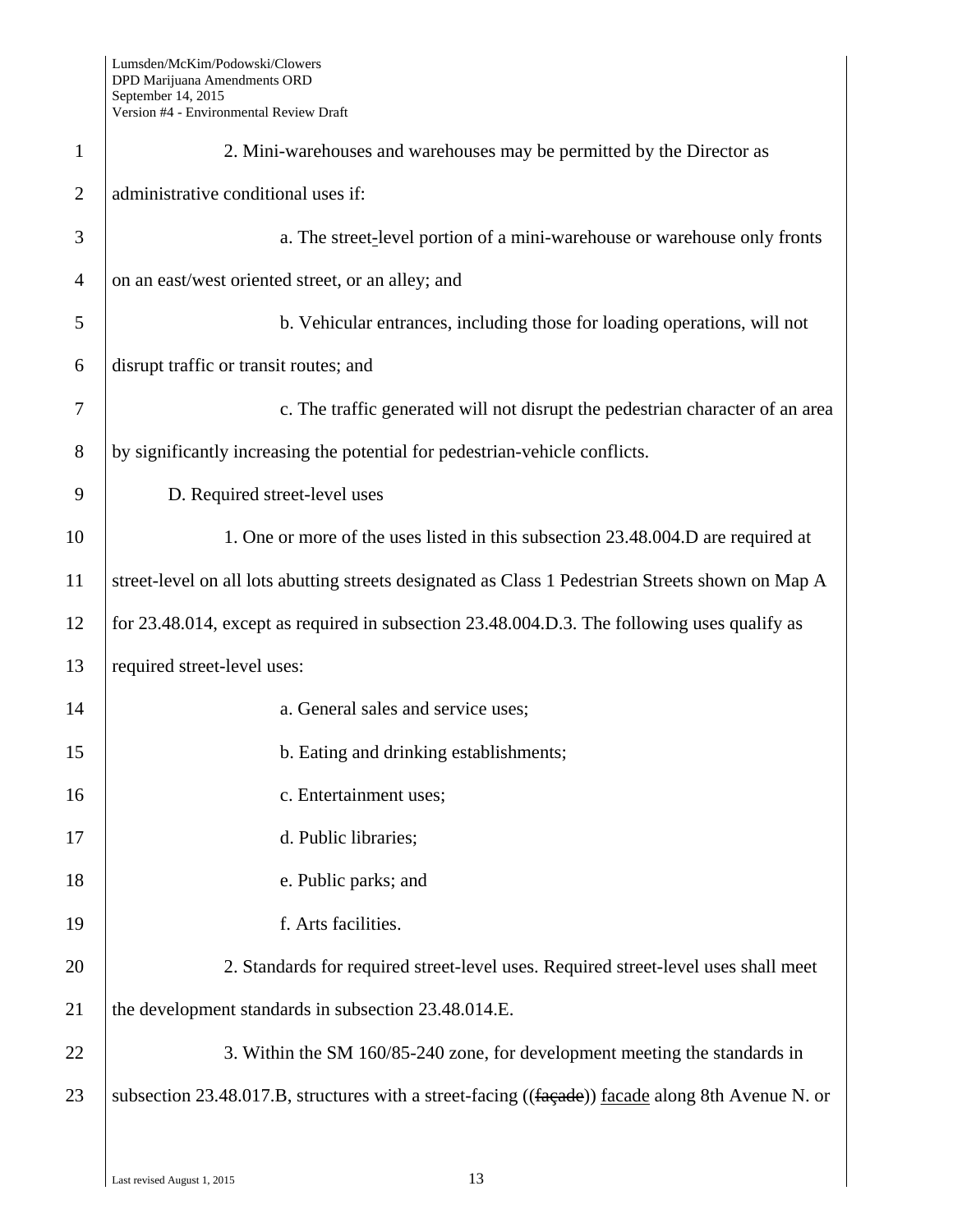| $\mathbf{1}$   | a designated neighborhood green street (Map A for 23.48.014) shall have a minimum of 10            |
|----------------|----------------------------------------------------------------------------------------------------|
| $\overline{2}$ | percent of the length of the street-level portion of that street-facing facade occupied by general |
| 3              | sales and service uses, eating and drinking establishments, or entertainment uses, that shall meet |
| $\overline{4}$ | the development standards for required street-level uses in subsection 23.48.014.E.                |
| 5              | Section 8. Section 23.48.028 of the Seattle Municipal Code, last amended by Ordinance              |
| 6              | 124172, is amended as follows:                                                                     |
| $\tau$         | 23.48.028 Odor standards                                                                           |
| 8              | All permitted uses and activities are subject to the odor standards of Section 23.47A.020.         |
| 9              | Section 9. Section 23.49.002 of the Seattle Municipal Code, which section was last                 |
| 10             | amended by Ordinance 122054, is amended as follows:                                                |
| 11             | 23.49.002 Scope of provisions $((.)$                                                               |
| 12             | A. This $((e))$ Chapter 23.49 details those authorized uses and their development standards        |
| 13             | which are or may be permitted in downtown zones: Downtown Office Core 1 (DOC1),                    |
| 14             | Downtown Office Core 2 (DOC2), Downtown Retail Core (DRC), Downtown Mixed                          |
| 15             | Commercial (DMC), Downtown Mixed Residential (DMR), Pioneer Square Mixed (PSM),                    |
| 16             | International District Mixed (IDM), International District Residential (IDR), Downtown             |
| 17             | Harborfront 1 (DH1), Downtown Harborfront 2 (DH2), and Pike Market Mixed (PMM).                    |
| 18             | B. Property in the following special districts: Pike Place Market Urban Renewal Area,              |
| 19             | Pike Place Market Historic District, Pioneer Square Preservation District, International Special   |
| 20             | Review District, and the Shoreline District, are subject to both the requirements of this          |
| 21             | $((e))$ Chapter 23.49 and the regulations of the district.                                         |
| 22             | C. Standards and guidelines for amenity features are found in the Downtown Amenity                 |
| 23             | Standards.                                                                                         |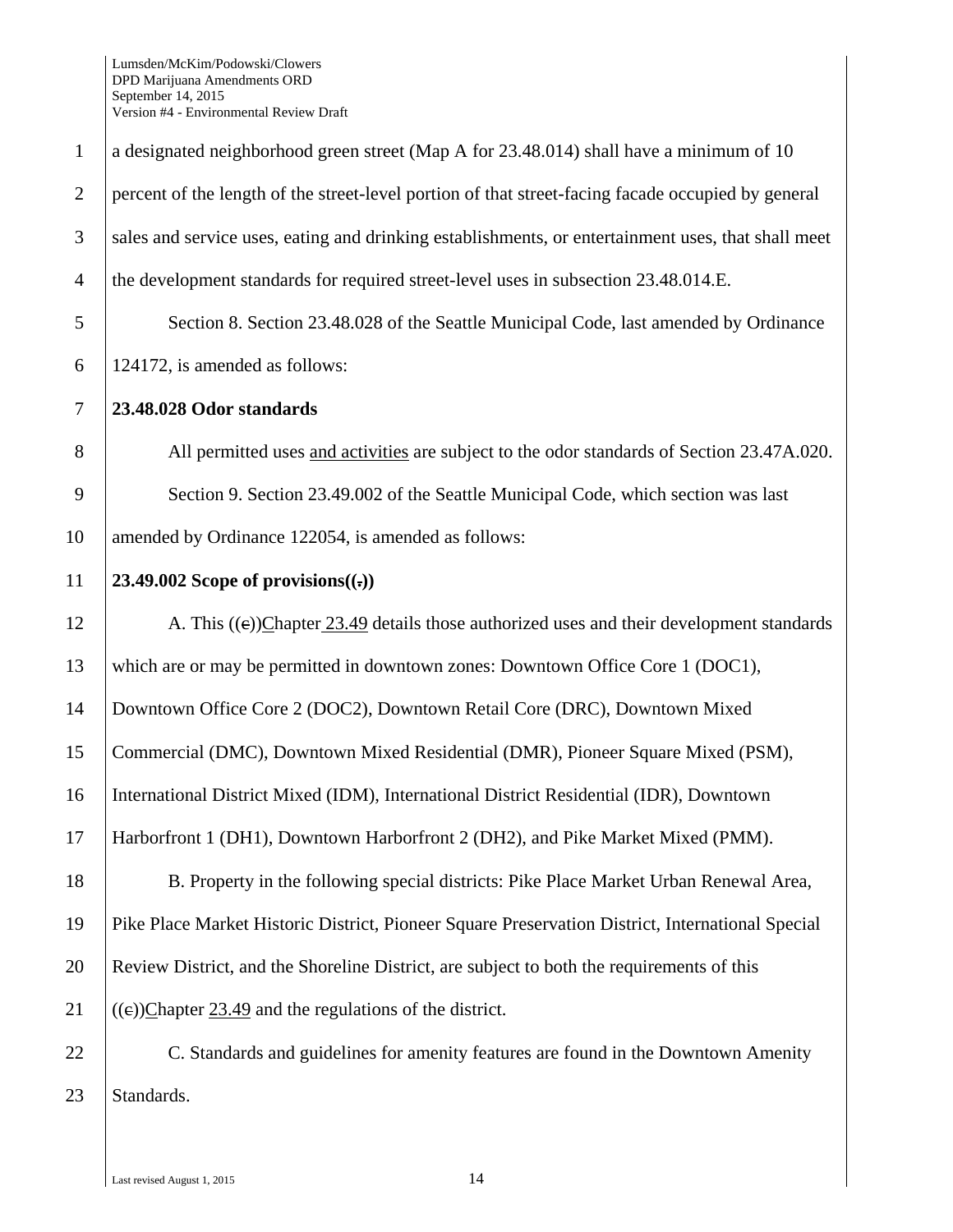| $\mathbf{1}$   | D. Requirements for alley improvements are provided in Chapter 23.53. Standards for               |
|----------------|---------------------------------------------------------------------------------------------------|
| $\mathfrak{2}$ | design of parking are provided in Chapter 23.54. Signs shall be regulated by Chapter 23.55.       |
| 3              | Methods for measurements are provided in Chapter 23.86.                                           |
| $\overline{4}$ | E. Communication utilities and accessory communication devices except as exempted in              |
| 5              | Section 23.57.002 are subject to the regulations in this $((e))$ Chapter 23.49 and additional     |
| 6              | regulations in Chapter 23.57.                                                                     |
| 7              | F. Major marijuana activity is subject to the regulations in this Chapter 23.49 and               |
| 8              | additional regulations in Section 23.42.058.                                                      |
| 9              | Section 10. Subsection 23.49.025.A of the Seattle Municipal Code, which section was               |
| 10             | last amended by Ordinance 124378, is amended as follows:                                          |
| 11             | 23.49.025 Odor, noise, light/glare, and solid waste recyclable materials storage space            |
| 12             | standards                                                                                         |
| 13             | A. The venting of odors, fumes, vapors, smoke, cinders, dust, and gas shall be at least 10        |
| 14             | feet above finished sidewalk grade, and directed away from ((residential)) uses within 50 feet of |
| 15             | the vent.                                                                                         |
| 16             | 1. Major odor sources                                                                             |
| 17             | a. Uses that employ the following odor-emitting processes or activities are                       |
| 18             | considered major odor sources:                                                                    |
| 19             | 1) Lithographic, rotogravure, or flexographic printing;                                           |
| 20             | $2)$ Film burning;                                                                                |
| 21             | 3) Fiberglassing;                                                                                 |
| 22             | 4) Selling of gasoline and/or storage of gasoline in tanks larger                                 |
| 23             | than 260 gallons;                                                                                 |
|                |                                                                                                   |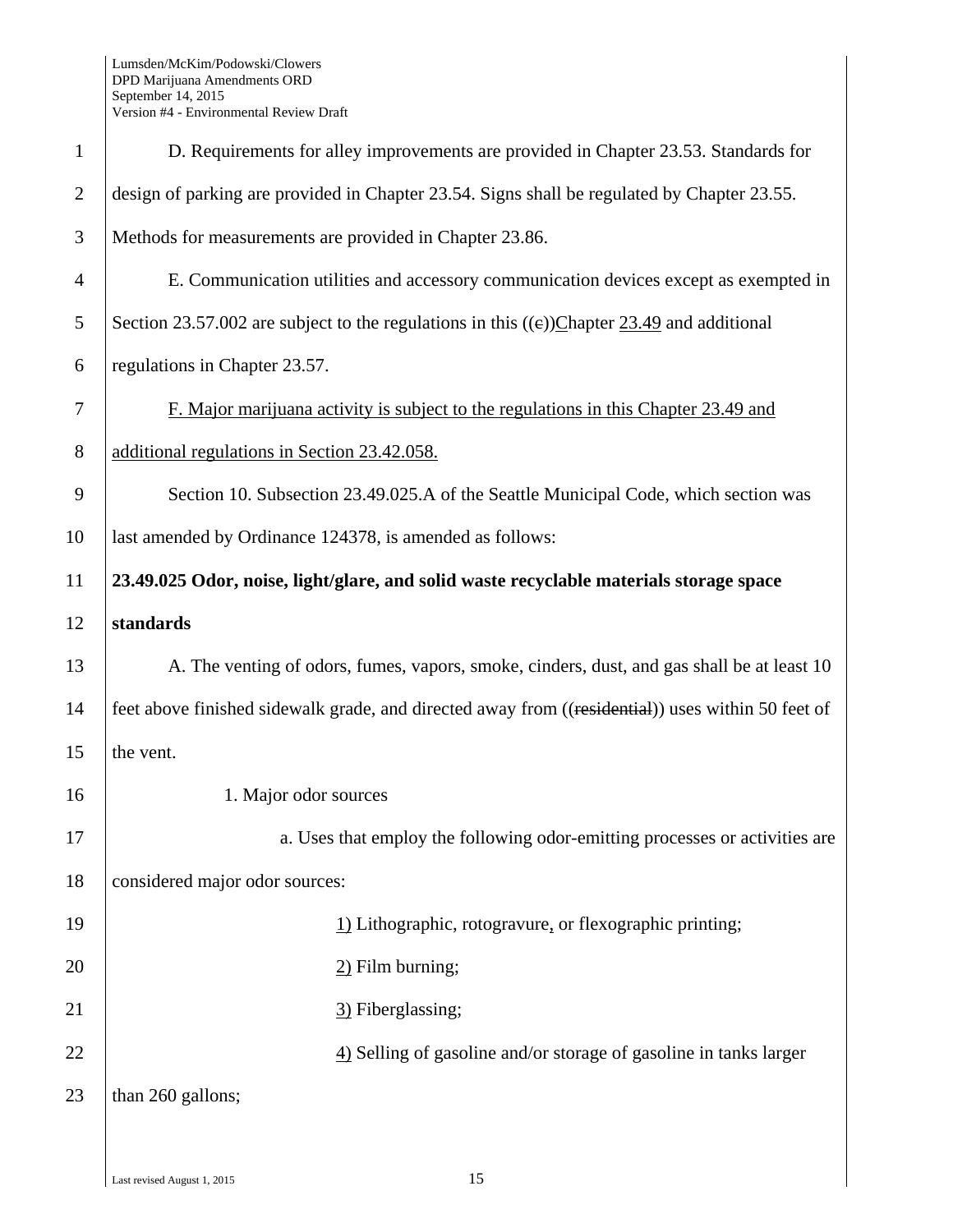| $\mathbf{1}$   | 5) Handling of heated tars and asphalts;                                                                            |
|----------------|---------------------------------------------------------------------------------------------------------------------|
| $\overline{2}$ | 6) Incinerating (commercial);                                                                                       |
| 3              | 7) Metal plating;                                                                                                   |
| $\overline{4}$ | 8) Use of boilers (greater than 106 British thermal units per hour,                                                 |
| 5              | 10,000 pounds steam per hour, or 30 boiler horsepower);                                                             |
| 6              | 9) Production or processing activities associated with major                                                        |
| 7              | marijuana activity; and                                                                                             |
| 8              | 10) Other uses creating similar odor impacts.                                                                       |
| 9              | b. Uses that employ the following processes are considered major odor                                               |
| 10             | sources, unless the entire activity is conducted as part of a commercial use other than food                        |
| 11             | processing or heavy commercial services:                                                                            |
| 12             | $\underline{1}$ Cooking of grains;                                                                                  |
| 13             | 2) Smoking of food or food products;                                                                                |
| 14             | 3) Fish or fishmeal processing;                                                                                     |
| 15             | $\underline{4}$ ) Coffee or nut roasting;                                                                           |
| 16             | 5) Deep fat frying;                                                                                                 |
| 17             | 6) Dry cleaning; and                                                                                                |
| 18             | $\frac{7}{2}$ Other uses creating similar odor impacts.                                                             |
| 19             | 2. Review of $((\mathbf{M}))$ major $((\mathbf{G}))$ odor $((\mathbf{S}))$ sources. When an application is made for |
| 20             | a use which is a major odor source, the Director, in consultation with the Puget Sound Clean Air                    |
| 21             | Agency (PSCAA), shall determine the appropriate measures to be taken by the applicant in order                      |
| 22             | to significantly reduce potential odor emissions and airborne pollutants. The measures to be                        |
| 23             | taken shall be specified on plans submitted to the Director, and may be required as conditions for                  |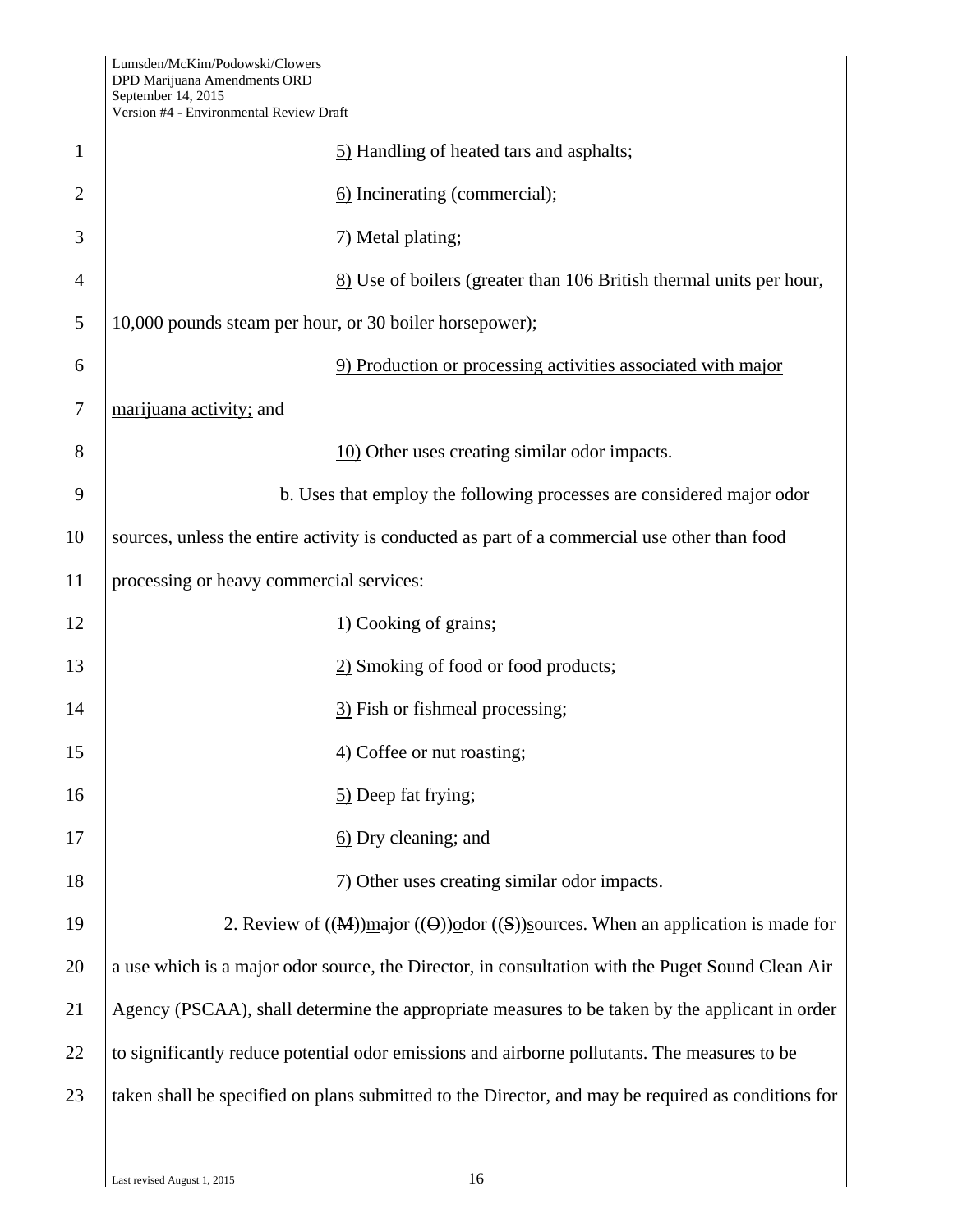1 the issuance of any permit. After a permit has been issued, any measures that were required by 2 the permit shall be maintained.  $3 \t + \t *$ 4 Section 11. Section 23.49.042 of the Seattle Municipal Code, last amended by Ordinance 5 122054, is amended as follows: 6 **23.49.042 Downtown Office Core 1, Downtown Office Core 2, and Downtown Mixed**  7 **Commercial permitted uses((.))**  8 The provisions of this ((s))Section 23.49.042 apply in DOC1, DOC2, and DMC zones. 9 A. All uses ((shall be)) are permitted outright except those specifically prohibited by 10 Section 23.49.044 $((\tau))$  and those permitted only as conditional uses by Section 23.49.046. $((\tau + \epsilon)$ 11  $|\phi\rangle$ )Parking ((, which shall be regulated by)) is allowed pursuant to Section 23.49.045, and major 12 | <u>marijuana activity is allowed pursuant to Section 23.42.058</u>. 13 B. All uses not prohibited shall be permitted as either principal or accessory uses. 14 C. Public  $((F))$ facilities $((=))$ 15 1. Except as provided in ((S))subsection 23.49.046. D<sub>.</sub>2, uses in public facilities 16 | that are most similar to uses permitted outright under this  $((e))$ Chapter 23.49 shall also be 17 permitted outright subject to the same use regulations and development standards that govern the 18 | similar uses. 19 | 2. Essential ((P))public ((F))facilities. Permitted essential public facilities shall 20 also be reviewed according to the provisions of Chapter 23.80, Essential Public Facilities. 21 Section 12. Section 23.49.090 of the Seattle Municipal Code, last amended by Ordinance 22 | 120443, is amended as follows: 23 **23.49.090 Downtown Retail Core, permitted uses((.))**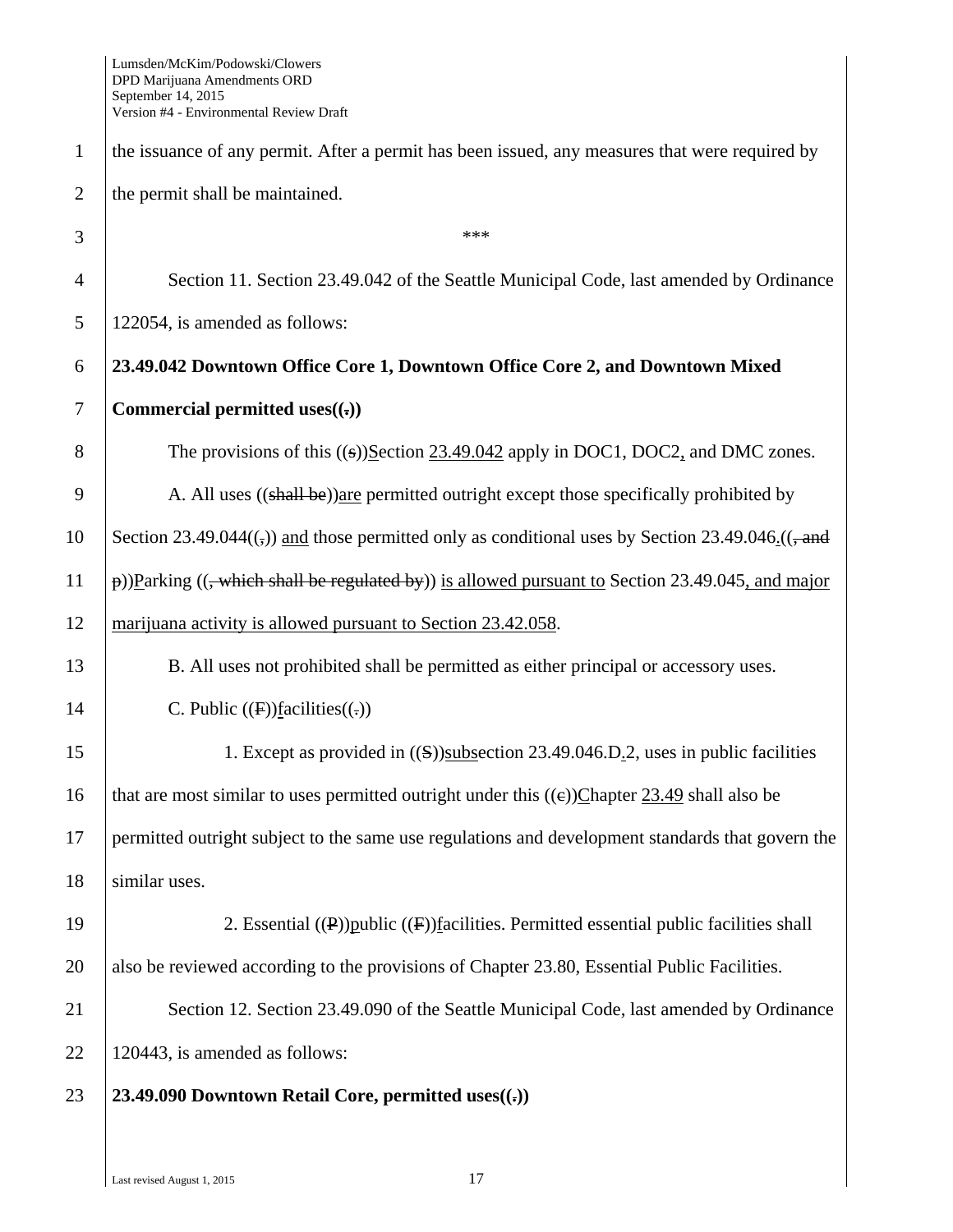| $\mathbf{1}$   | A. All uses ((shall be)) are permitted outright except those which are specifically                           |
|----------------|---------------------------------------------------------------------------------------------------------------|
| $\overline{2}$ | prohibited by Section $23.49.092((,))$ and those which are permitted only as conditional uses by              |
| 3              | Section 23.49.096. $((\text{and } p))$ Parking $((\text{which shall be regulated by}))$ is allowed subject to |
| $\overline{4}$ | Section 23.49.094 and major marijuana activity is allowed subject to Section 23.42.058.                       |
| 5              | B. All uses not prohibited shall be permitted as either principal or accessory uses.                          |
| 6              | C. Public $(F)$ facilities $((.)$                                                                             |
| $\tau$         | 1. Except as provided in Section 23.49.096, uses in public facilities that are most                           |
| $8\,$          | similar to uses permitted outright under this $((e))$ Chapter 23.49 shall also be permitted outright          |
| 9              | subject to the same use regulations and development standards that govern the similar uses.                   |
| 10             | 2. Essential $((P))$ public $((F))$ facilities. Permitted essential public facilities shall                   |
| 11             | also be reviewed according to the provisions of Chapter 23.80, Essential Public Facilities.                   |
| 12             | Section 13. Section 23.49.142 of the Seattle Municipal Code, last amended by Ordinance                        |
| 13             | 118672, is amended as follows:                                                                                |
| 14             | 23.49.142 Downtown Mixed Residential, permitted uses.                                                         |
| 15             | A. All uses ((shall be)) are permitted outright except those specifically prohibited by                       |
| 16             | Section 23.49.144 $((,))$ and those permitted only as conditional uses by Section 23.49.148. $((, and)$       |
| 17             | p))Parking, ((which shall be regulated by)) is permitted pursuant to Section 23.49.146, and major             |
| 18             | marijuana activity is allowed pursuant to Section 23.42.058.                                                  |
| 19             | B. All uses not prohibited ((shall be)) are permitted as either principal or accessory uses.                  |
| 20             | C. Public $(F)$ facilities $((.)$                                                                             |
| 21             | 1. Except as provided in ((Section 23.49.148 D2)) subsection 23.49.148.D.2, uses                              |
| 22             | in public facilities that are most similar to uses permitted outright under this $((e))$ Chapter 23.49        |
|                |                                                                                                               |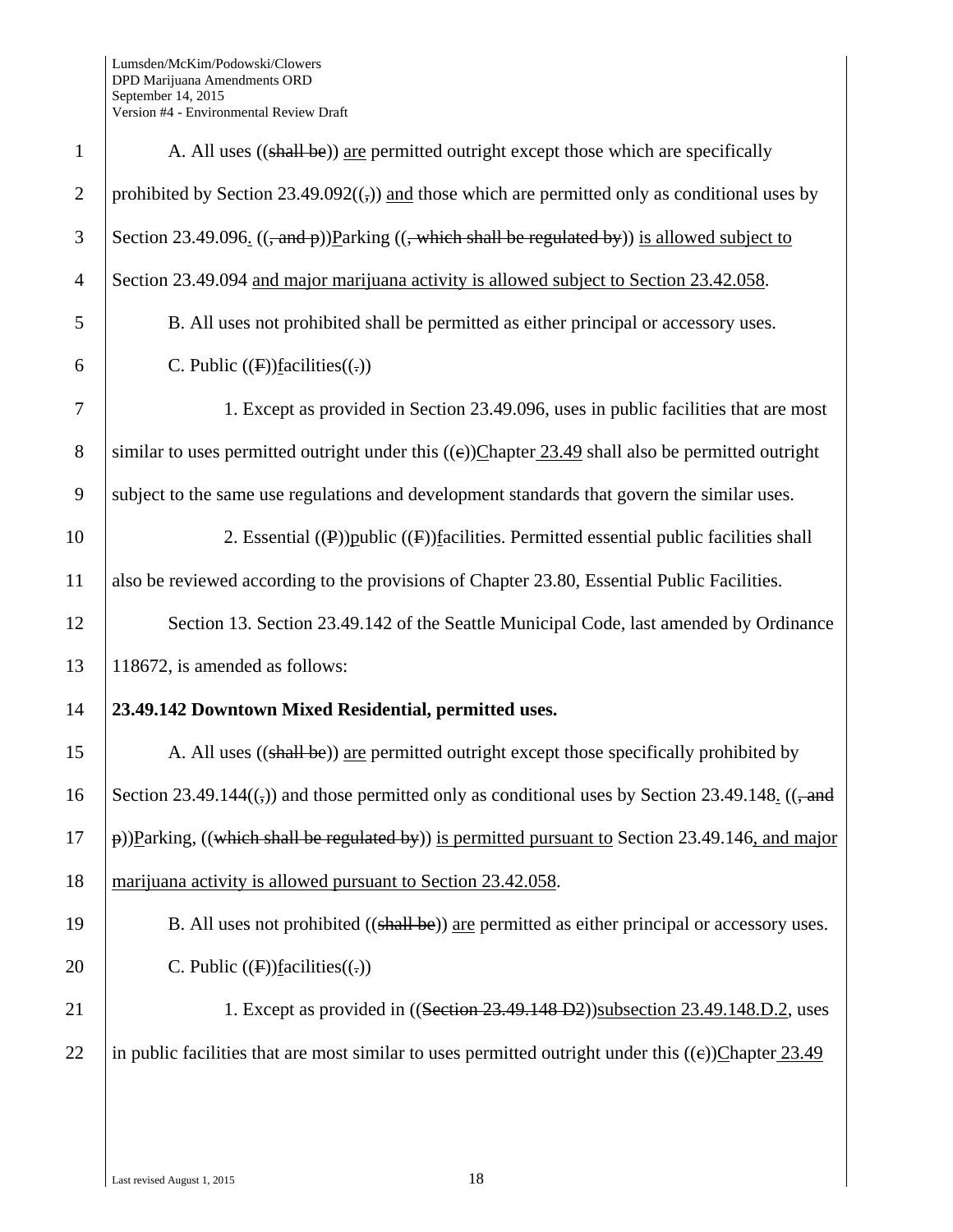| $\mathbf{1}$   | $((shall))$ are also $((be))$ permitted outright subject to the same use regulations and development |
|----------------|------------------------------------------------------------------------------------------------------|
| $\overline{2}$ | standards that govern the similar uses.                                                              |
| 3              | 2. Essential $((P))$ public $((F))$ facilities. Permitted essential public facilities shall          |
| $\overline{4}$ | also be reviewed according to the provisions of Chapter 23.80, Essential Public Facilities.          |
| 5              | Section 14. Section 23.49.300 of the Seattle Municipal Code, last amended by Ordinance               |
| 6              | 117430, is amended as follows:                                                                       |
| 7              | 23.49.300 Downtown Harborfront 1, $uses((.))$                                                        |
| 8              | A. Uses that ((shall be)) are permitted or prohibited in Downtown Harborfront 1 are                  |
| 9              | ((determined by the)) identified in Chapter 23.60A, the Seattle Shoreline Master Program, except     |
| 10             | that major marijuana activity is prohibited.                                                         |
| 11             | B. Essential $((P))$ public $((F))$ facilities. Permitted essential public facilities shall also be  |
| 12             | reviewed according to the provisions of Chapter 23.80, Essential Public Facilities.                  |
| 13             | Section 15. Section 23.49.320 of the Seattle Municipal Code, last amended by Ordinance               |
| 14             | 122311, is amended as follows:                                                                       |
| 15             | 23.49.320 Downtown Harborfront 2, prohibited uses $((.)$                                             |
| 16             | The following uses ((shall be)) are prohibited as both principal and accessory uses:                 |
| 17             | A. Drive-in businesses, except gas stations located in parking garages;                              |
| 18             | B. Outdoor storage, except when accessory to water-dependent or water-related uses                   |
| 19             | located in Downtown Harborfront 1 or Downtown Harborfront 2;                                         |
| 20             | C. Adult motion picture theaters and adult panorams;                                                 |
| 21             | D. All general and heavy manufacturing uses;                                                         |
| 22             | E. Solid waste management;                                                                           |
| 23             | F. Recycling;                                                                                        |
|                |                                                                                                      |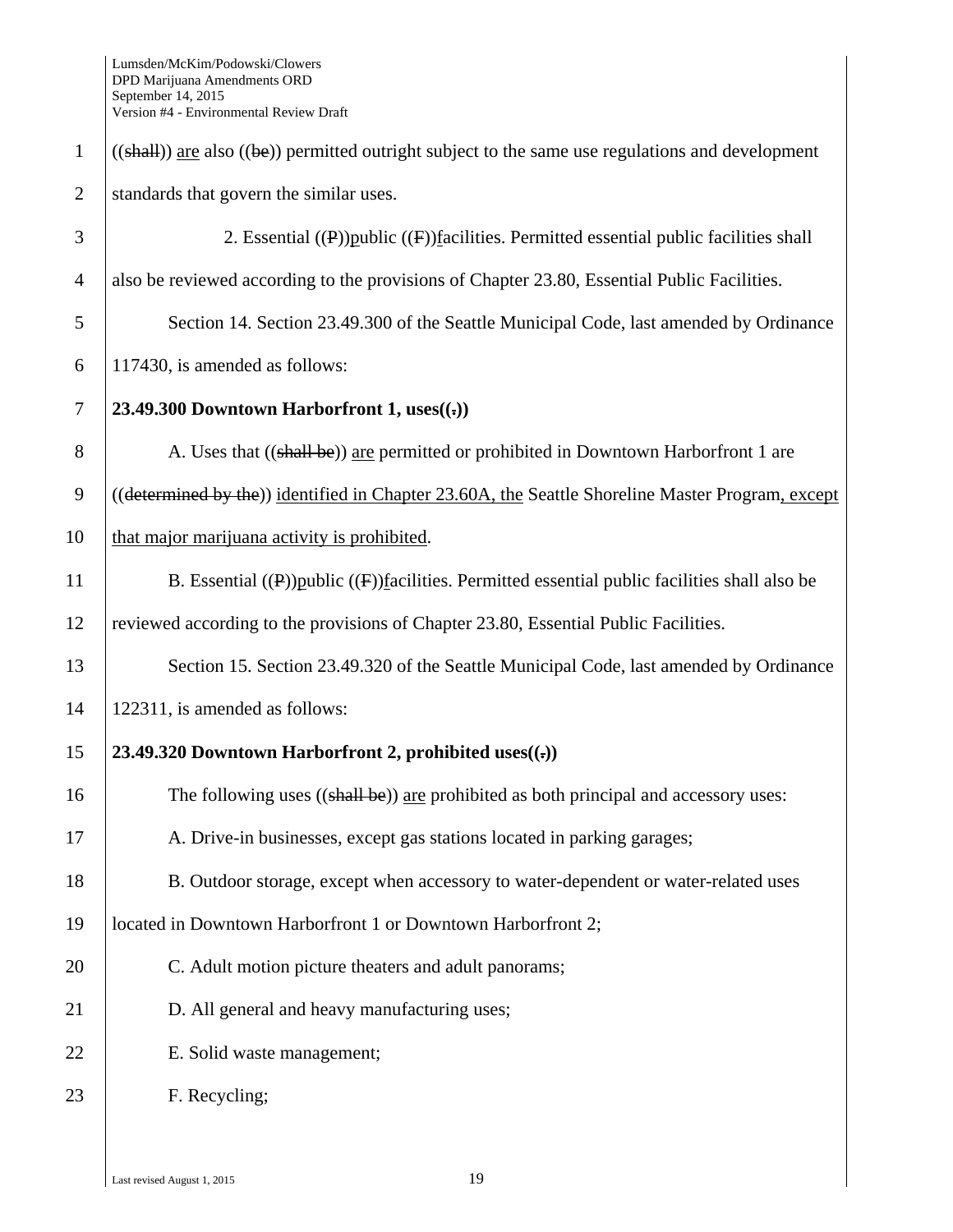|                | Version #4 - Environmental Review Draft                                                    |
|----------------|--------------------------------------------------------------------------------------------|
| $\mathbf{1}$   | G. All high-impact uses; $((and))$                                                         |
| $\overline{2}$ | H. Work-release centers $((.)$ ; and                                                       |
| 3              | I. Major marijuana activity.                                                               |
| 4              | Section 16. Subsection 23.49.338.A of the Seattle Municipal Code, which section was        |
| 5              | last amended by Ordinance 122311, is amended as follows:                                   |
| 6              | 23.49.338 Pike Market Mixed, prohibited uses.                                              |
| 7              | A. The following uses are prohibited as both principal and accessory uses in areas outside |
| 8              | of the Pike Place Market Historical District, Map 1K:                                      |
| 9              | 1. Drive-in businesses, except gas stations located in parking garages;                    |
| 10             | 2. Outdoor storage;                                                                        |
| 11             | 3. Adult motion picture theaters and adult panorams;                                       |
| 12             | 4. Transportation facilities, except principal use parking;                                |
| 13             | 5. Major communication utilities;                                                          |
| 14             | 6. All general manufacturing uses;                                                         |
| 15             | 7. Solid waste management;                                                                 |
| 16             | 8. Recycling;                                                                              |
| 17             | 9. All industrial uses;                                                                    |
| 18             | 10. Jails; $((and))$                                                                       |
| 19             | 11. Work-release centers $((.)$ ; and                                                      |
| 20             | 12. Major marijuana activity.                                                              |
| 21             | ***                                                                                        |
| 22             | Section 17. Section 23.50.002 of the Seattle Municipal Code, was last amended by           |
| 23             | Ordinance 124105, is amended as follows:                                                   |
|                |                                                                                            |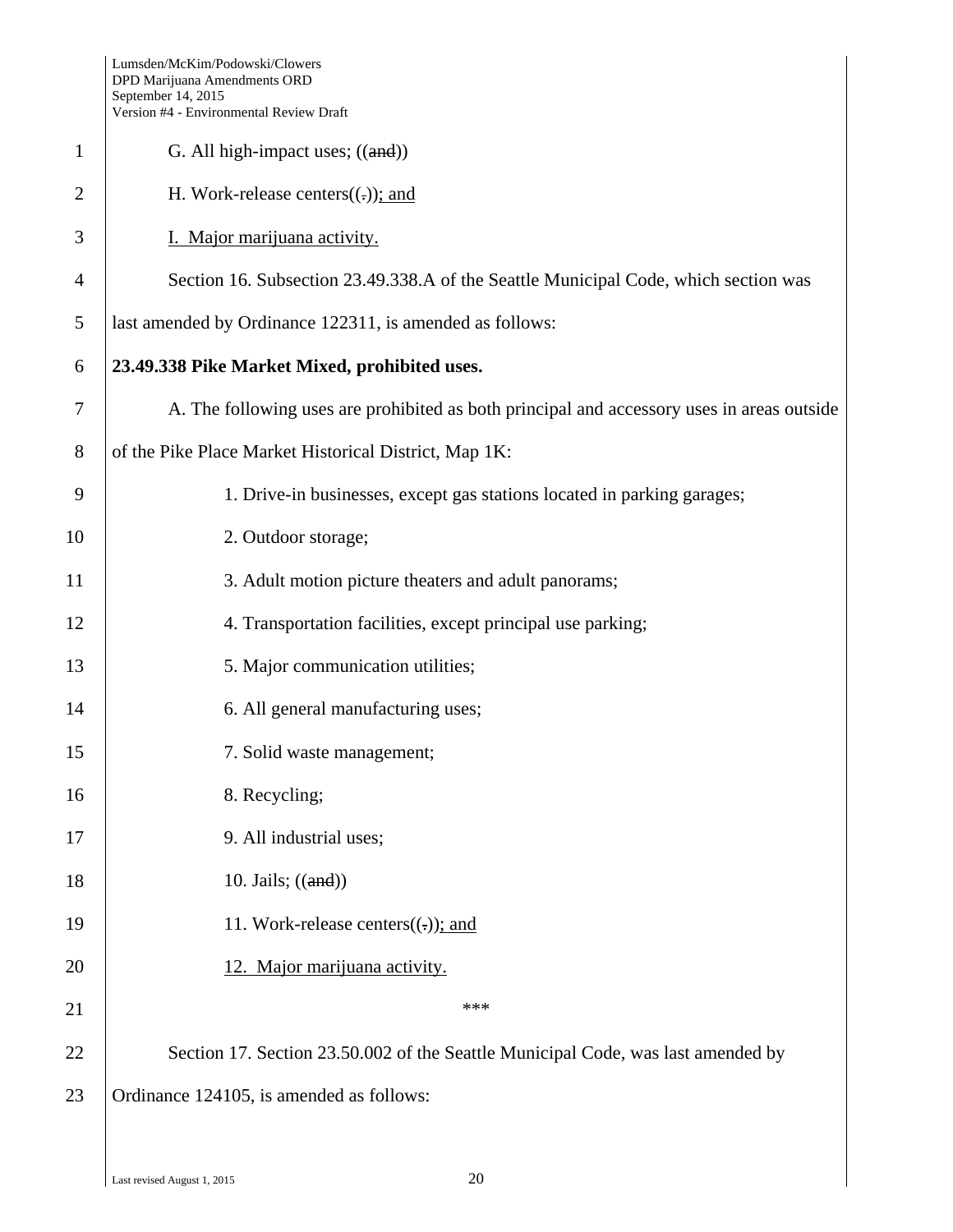## 1 **23.50.002 Scope of provisions**

2 A. There  $((shall be))$  are four  $((4))$  industrial classifications: General Industrial 1 (IG1), 3 General Industrial 2 (IG2), Industrial Buffer (IB), and Industrial Commercial (IC). This  $4 \mid ((e))$ Chapter 23.50 describes the authorized uses and development standards for the Industrial 5 zones.

6 B. In addition to the regulations in this Chapter 23.50, certain industrial areas may be 7 regulated by other chapters or titles of the Seattle Municipal Code, including but not limited to: 8 Special Review Districts, Chapter 23.66; Landmark Districts, Chapter 25.12; or the Shoreline 9 District, Chapter 23.60A.

10 C. Communication utilities and accessory communication devices except as exempted in 11 Section 23.57.002 are subject to the regulations in this  $((e))$ Chapter 23.50 and additional 12 regulations in Chapter 23.57. Requirements for streets, alleys, and easements are provided in 13 Chapter 23.53. Standards for parking access and design are provided in Chapter 23.54. Signs are 14 | regulated by Chapter 23.55. Methods for measurements are provided in Chapter 23.86. 15 Definitions are in Chapter 23.84A.

16 D. For the purposes of this  $((e))$ Chapter 23.50, the terms "existing structures or uses" 17 mean those structures or uses which were established under permit, or for which a permit has 18 been granted and has not expired, or are substantially underway in accordance with ((Section 19 23.04.010 D))subsection 23.04.010.D, on ((the effective date of the ordinance codified in this 20 **chapter 23.50**)) October 5, 1987.

21 E. Major marijuana activity is subject to the regulations in this Chapter 23.50 and 22 additional regulations in Section 23.42.058.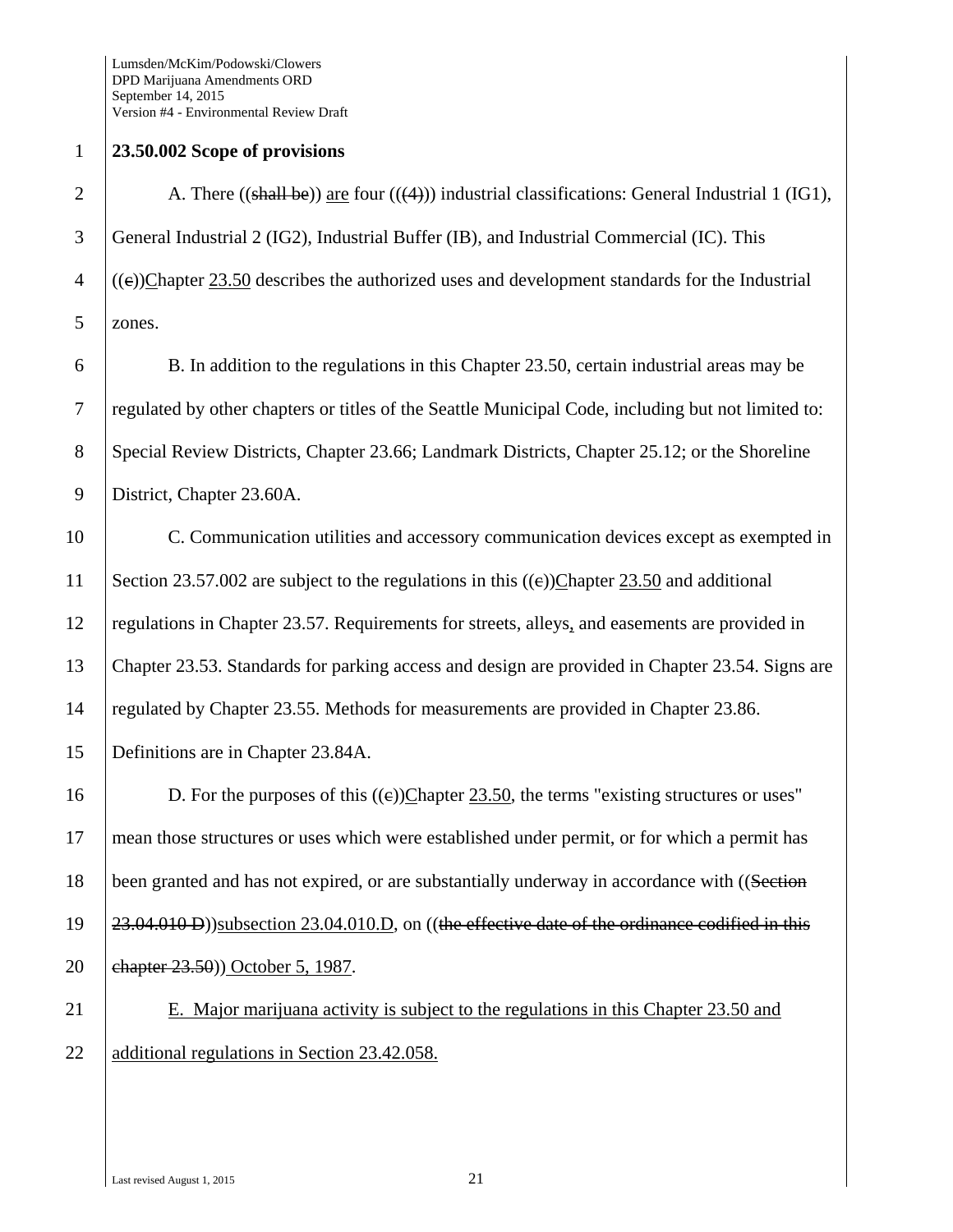| Section 18. Subsections 23.50.012.A, 23.50.012.B and Table A for 23.50.012 of the           |                           |             |                                           |                                                                                         |                                      |  |
|---------------------------------------------------------------------------------------------|---------------------------|-------------|-------------------------------------------|-----------------------------------------------------------------------------------------|--------------------------------------|--|
| Seattle Municipal Code, which section was last amended by Ordinance 124326, is amended as   |                           |             |                                           |                                                                                         |                                      |  |
| follows:                                                                                    |                           |             |                                           |                                                                                         |                                      |  |
| 23.50.012 Permitted and $((P))$ prohibited $((U))$ uses                                     |                           |             |                                           |                                                                                         |                                      |  |
| A. All uses are permitted outright, prohibited or permitted as a conditional use, according |                           |             |                                           |                                                                                         |                                      |  |
| to Table A for 23.50.012 and this Section 23.50.012.                                        |                           |             |                                           |                                                                                         |                                      |  |
|                                                                                             |                           |             |                                           | B. All permitted uses are allowed as either a principal use or an accessory use, unless |                                      |  |
| otherwise indicated in Table A for 23.50.012.                                               |                           |             |                                           |                                                                                         |                                      |  |
|                                                                                             |                           |             | * * *                                     |                                                                                         |                                      |  |
|                                                                                             |                           |             | <b>Table A For 23.50.012</b>              |                                                                                         |                                      |  |
|                                                                                             |                           |             | Uses in Industrial $((\mathbf{Z}))$ zones | (PERMITTED AND PROHIBITED USES BY ZONE))Permitted                                       |                                      |  |
|                                                                                             |                           |             | and prohibited uses by zone               |                                                                                         |                                      |  |
| (( <b>UES</b> )) <b>U ses</b>                                                               | <b>IB</b>                 | IC          | IG1 and IG2<br>(general)                  | IG1 in the<br>Duwamish M/I<br>Center                                                    | IG2 in the<br>Duwamish M/I<br>Center |  |
| A. AGRICULTURAL USES                                                                        |                           |             |                                           |                                                                                         |                                      |  |
|                                                                                             |                           |             | ***                                       |                                                                                         |                                      |  |
|                                                                                             |                           |             |                                           |                                                                                         |                                      |  |
| A.3. Community<br>$((G))$ garden (19)                                                       | P(14)                     | P(14)       | P(14)                                     | P(14)                                                                                   | P(14)                                |  |
| A.4. Horticulture                                                                           | $\boldsymbol{\mathrm{X}}$ | $\mathbf X$ | $\rm\overline{X}$                         | X                                                                                       | $\rm\overline{X}$                    |  |
| A.5. Urban $((F))$ farm<br>(19)                                                             | P(14)                     | P(14)       | P(14)                                     | P(14)                                                                                   | P(14)                                |  |

C.4. Food processing

C.10. Sales and

E. INSTITUTIONS

\*\*\*

\*\*\*

\*\*\*

\*\*\*

\*\*\*

C.4. Pood processing  $\begin{array}{c} \mathbf{p} \\ \mathbf{p} \end{array}$  P  $\begin{array}{c} \mathbf{p} \\ \mathbf{p} \end{array}$  P  $\begin{array}{c} \mathbf{p} \\ \mathbf{p} \end{array}$ 

 $\begin{array}{ccc} \text{c.10. Sates and} \\ \text{serves, general (19)} \end{array} \quad \mathbf{P} \qquad \qquad \mathbf{P} \qquad \qquad \mathbf{P} \qquad \qquad \mathbf{P}$ 

E.3. Colleges EB EB EB( $((17))18$ ) X(6) X(6)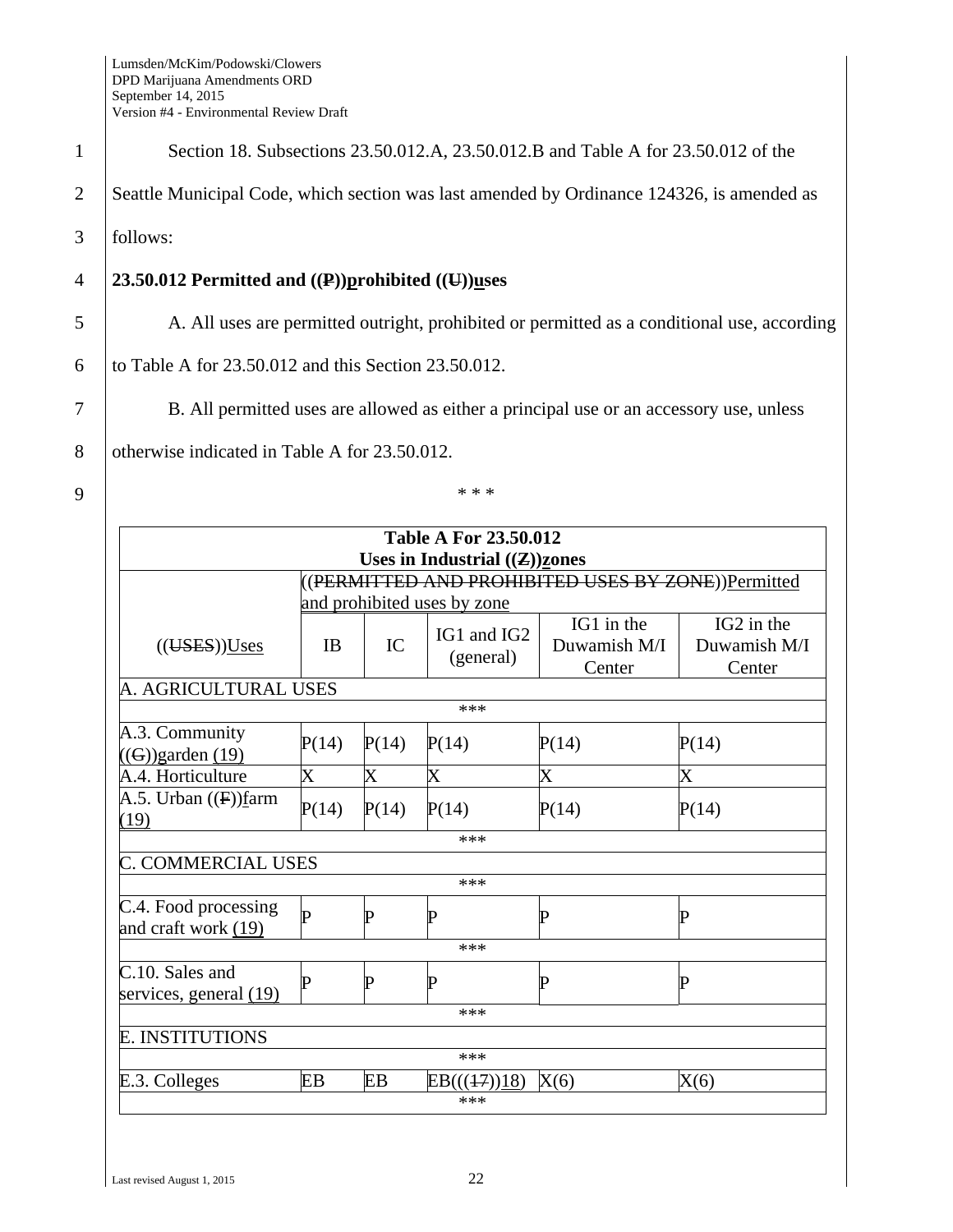|                                                                                                                                                                                                                                                                                                                                                                                                                                                                                                                                                                                |                                                                                   |    | <b>Table A For 23.50.012</b><br>Uses in Industrial $((\mathbf{Z}))$ zones |                                                                                     |                                                                                              |  |  |
|--------------------------------------------------------------------------------------------------------------------------------------------------------------------------------------------------------------------------------------------------------------------------------------------------------------------------------------------------------------------------------------------------------------------------------------------------------------------------------------------------------------------------------------------------------------------------------|-----------------------------------------------------------------------------------|----|---------------------------------------------------------------------------|-------------------------------------------------------------------------------------|----------------------------------------------------------------------------------------------|--|--|
|                                                                                                                                                                                                                                                                                                                                                                                                                                                                                                                                                                                | ((PERMITTED AND PROHIBITED USES BY ZONE))Permitted<br>and prohibited uses by zone |    |                                                                           |                                                                                     |                                                                                              |  |  |
| (( <b>UES</b> )) <b>U ses</b>                                                                                                                                                                                                                                                                                                                                                                                                                                                                                                                                                  | <b>IB</b>                                                                         | IC | IG1 and IG2<br>(general)                                                  | IG1 in the<br>Duwamish M/I<br>Center                                                | IG2 in the<br>Duwamish M/I<br>Center                                                         |  |  |
| <b>G. MANUFACTURING USES</b>                                                                                                                                                                                                                                                                                                                                                                                                                                                                                                                                                   |                                                                                   |    |                                                                           |                                                                                     |                                                                                              |  |  |
| G.1. Manufacturing,<br>light $(19)$                                                                                                                                                                                                                                                                                                                                                                                                                                                                                                                                            | D                                                                                 | P  | $\mathbf P$<br>***                                                        | P                                                                                   | $\bf P$                                                                                      |  |  |
| <b>KEY</b>                                                                                                                                                                                                                                                                                                                                                                                                                                                                                                                                                                     |                                                                                   |    | * * *                                                                     |                                                                                     |                                                                                              |  |  |
| $((Note)$ ) Footnotes to Table A for 23.50.012<br>$(17)$ Subject to subsection 23.50.014.B.7.e.<br>(Editor's note This note goes to M.6.b., column IB.))<br>and that are water-dependent or water-related, as defined by Section 23.60.944, are permitted<br>in new and existing buildings in the Ballard/Interbay Northend Manufacturing $\&$ Industrial<br>Center.<br>$((Editor's note - This note goes to E.3., column IG1 and IG2 (general).))$<br>(19) Major marijuana activity is regulated by Section 23.42.058.<br>amended by Ordinance 124378, is amended as follows: |                                                                                   |    | * * *<br>* * *                                                            | Section 19. Section 23.50.044 of the Seattle Municipal Code, which section was last | $(((17)))(18)$ Research and education facilities that are a part of a college or university, |  |  |
| 23.50.044 ((Industrial Buffer and Industrial Commercial))All Industrial zones-Standards                                                                                                                                                                                                                                                                                                                                                                                                                                                                                        |                                                                                   |    |                                                                           |                                                                                     |                                                                                              |  |  |
| for major odor sources                                                                                                                                                                                                                                                                                                                                                                                                                                                                                                                                                         |                                                                                   |    |                                                                           |                                                                                     |                                                                                              |  |  |
|                                                                                                                                                                                                                                                                                                                                                                                                                                                                                                                                                                                |                                                                                   |    |                                                                           | A. Major odor sources in Industrial Buffer and Industrial Commercial zones          |                                                                                              |  |  |
|                                                                                                                                                                                                                                                                                                                                                                                                                                                                                                                                                                                |                                                                                   |    |                                                                           |                                                                                     | 1. Uses that involve the following odor-emitting processes or activities shall be            |  |  |
| considered major odor sources:                                                                                                                                                                                                                                                                                                                                                                                                                                                                                                                                                 |                                                                                   |    |                                                                           |                                                                                     |                                                                                              |  |  |
|                                                                                                                                                                                                                                                                                                                                                                                                                                                                                                                                                                                |                                                                                   |    |                                                                           | a. Lithographic, rotogravure, or flexographic printing;                             |                                                                                              |  |  |
|                                                                                                                                                                                                                                                                                                                                                                                                                                                                                                                                                                                | $\underline{b}$ . Film burning;                                                   |    |                                                                           |                                                                                     |                                                                                              |  |  |
|                                                                                                                                                                                                                                                                                                                                                                                                                                                                                                                                                                                | c. Fiberglassing;                                                                 |    |                                                                           |                                                                                     |                                                                                              |  |  |
|                                                                                                                                                                                                                                                                                                                                                                                                                                                                                                                                                                                |                                                                                   |    |                                                                           |                                                                                     |                                                                                              |  |  |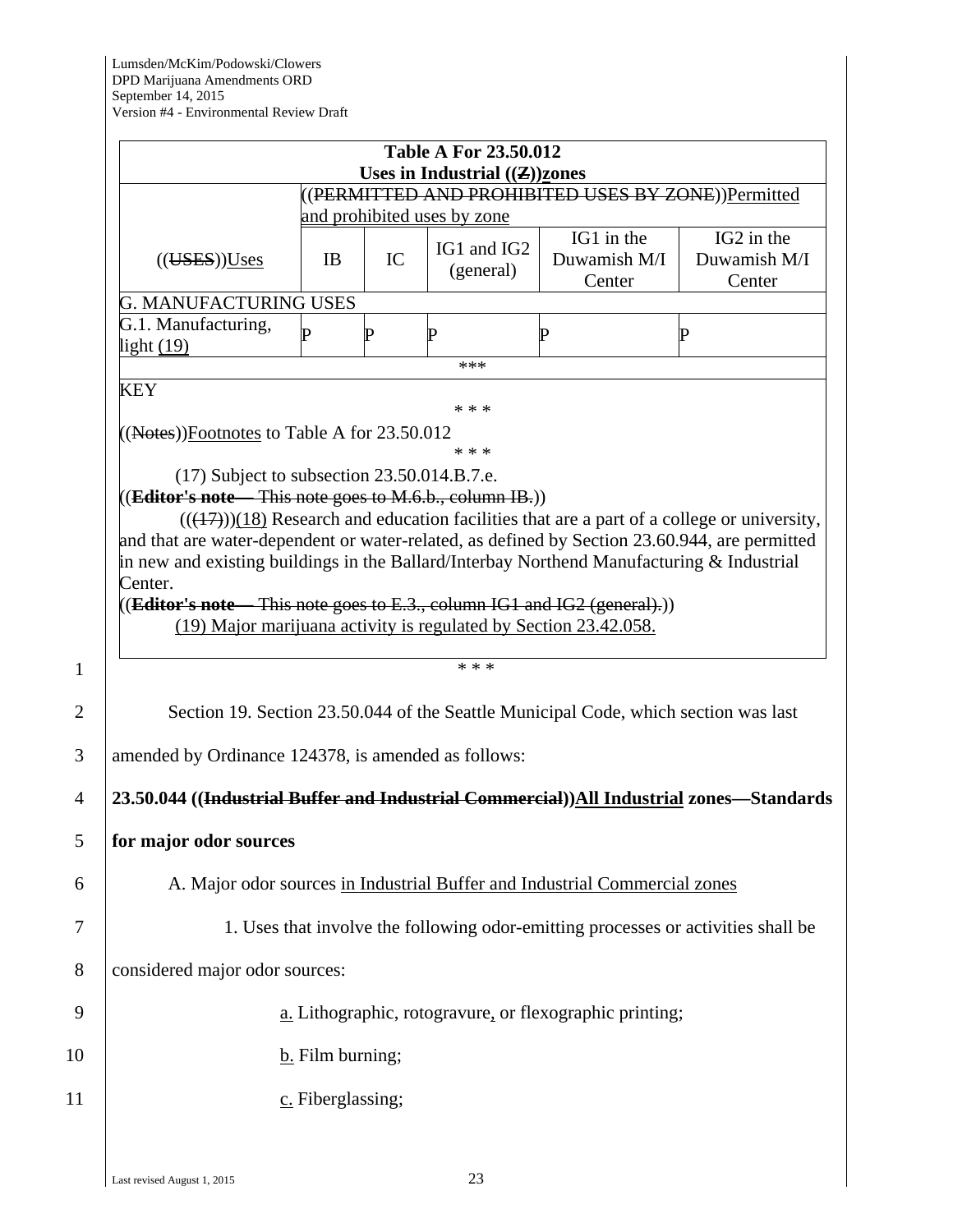| $\mathbf{1}$ | $\underline{d}$ . Selling of gasoline and/or storage of gasoline in tanks larger than 260    |
|--------------|----------------------------------------------------------------------------------------------|
| 2            | gallons;                                                                                     |
| 3            | e. Handling of heated tars and asphalts;                                                     |
| 4            | f. Incinerating (commercial);                                                                |
| 5            | g. Metal plating;                                                                            |
| 6            | h. Tire buffing;                                                                             |
| 7            | <i>i</i> . Vapor degreasing;                                                                 |
| 8            | <i>i</i> . Wire reclamation;                                                                 |
| 9            | $k$ . Use of boilers (greater than 106 British thermal units per hour, 10,000                |
| 10           | pounds steam per hour, or 30 boiler horsepower);                                             |
| 11           | 1. Production or processing activities associated with major marijuana                       |
| 12           | activity; and                                                                                |
| 13           | m. Other uses creating similar odor impacts.                                                 |
| 14           | 2. Uses that employ the following processes shall be considered major odor                   |
| 15           | sources, unless the entire activity is conducted as part of a commercial use other than food |
| 16           | processing or heavy commercial services:                                                     |
| 17           | a. Cooking of grains;                                                                        |
| 18           | b. Smoking of food or food products;                                                         |
| 19           | c. Fish or fishmeal processing;                                                              |
| 20           | $\underline{\text{d}}$ . Coffee or nut roasting;                                             |
| 21           | e. Deep-fat frying;                                                                          |
| 22           | f. Dry cleaning;                                                                             |
| 23           | g. Animal food processing; and                                                               |
|              |                                                                                              |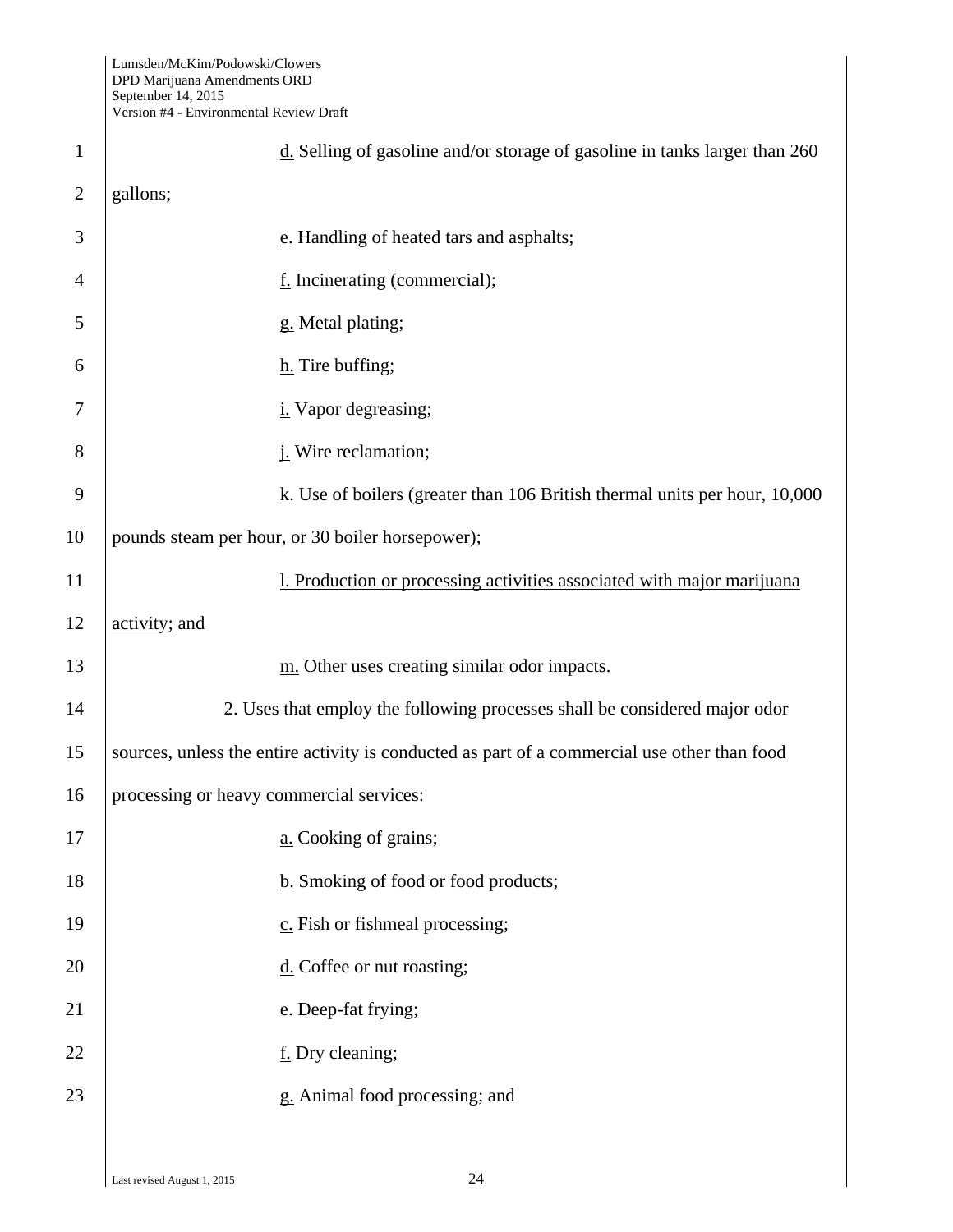| $\mathbf{1}$   | $h$ . Other uses creating similar odor impacts.                                                   |
|----------------|---------------------------------------------------------------------------------------------------|
| $\overline{2}$ | B. Major odor sources in General Industrial zones                                                 |
| 3              | 1. Uses that involve the following odor-emitting processes or activities in General               |
| $\overline{4}$ | Industrial zones shall be considered major odor sources:                                          |
| 5              | a. Production or processing activities associated with major marijuana                            |
| 6              | activity.                                                                                         |
| 7              | $((Bz))C$ . When an application is made in ((the Industrial Buffer (IB) or Industrial             |
| 8              | Commercial (IC)) an Industrial zone for a use which is determined to be a major odor source,      |
| 9              | the Director, in consultation with the Puget Sound Clean Air Agency (PSCAA), shall determine      |
| 10             | the appropriate measures to be taken by the applicant in order to significantly reduce potential  |
| 11             | odor emissions and airborne pollutants. Measures to be taken shall be indicated on plans          |
| 12             | submitted to the Director, and may be required as conditions for the issuance of any permit. Once |
| 13             | a permit has been issued, any measures which were required by the permit shall be maintained.     |
| 14             | Section 20. Section 23.66.122 of the Seattle Municipal Code, which section was last               |
| 15             | amended by Ordinance 123034, is amended as follows:                                               |
| 16             | 23.66.122 Prohibited uses                                                                         |
| 17             | A. The following uses are prohibited in the Pioneer Square Preservation District as both          |
| 18             | principal and accessory uses:                                                                     |
| 19             | Retail ice dispensaries;                                                                          |
| 20             | Plant nurseries;                                                                                  |
| 21             | Frozen food lockers;                                                                              |
| 22             | Animal shelters and kennels;                                                                      |
|                |                                                                                                   |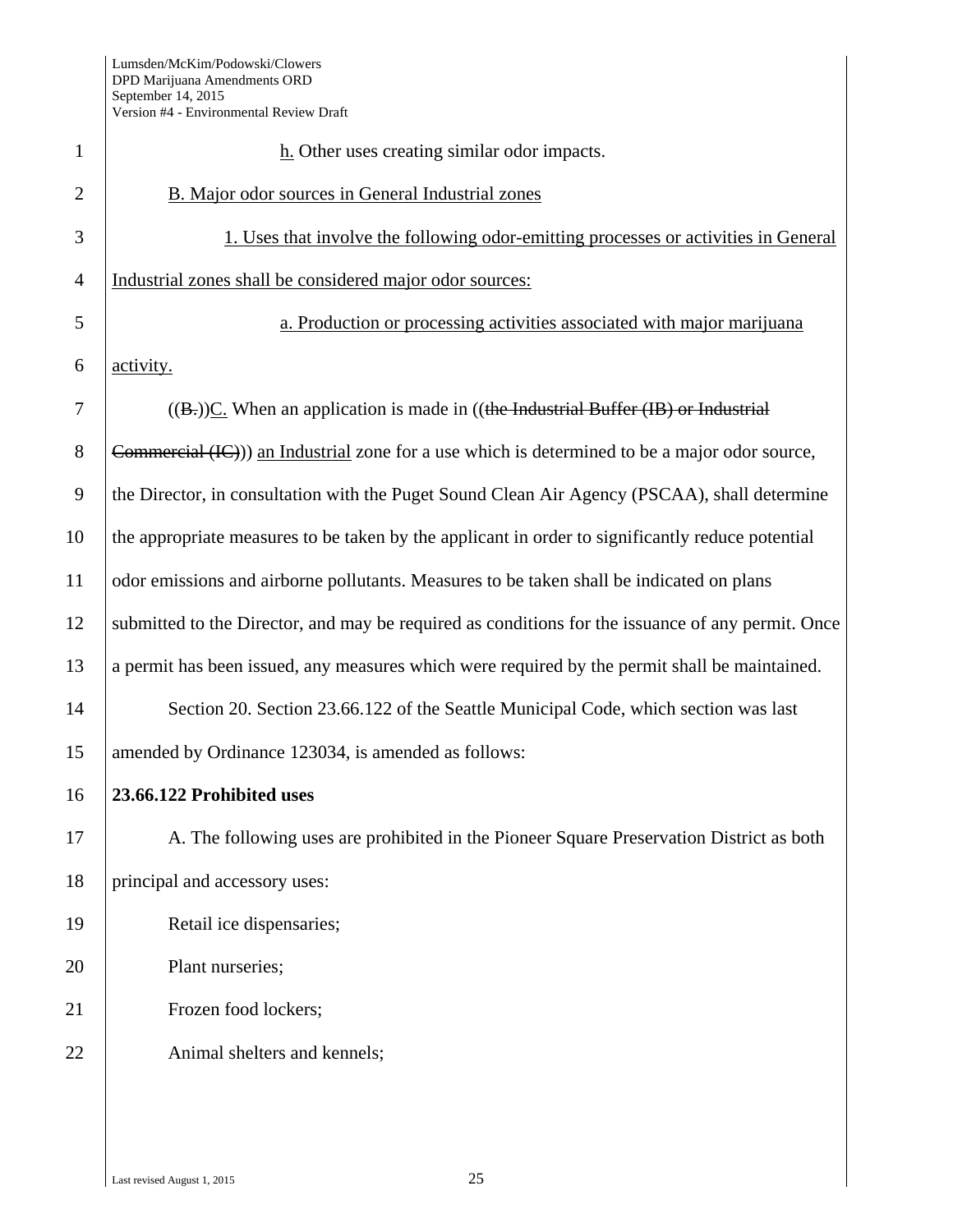| $\mathbf{1}$   | Pet daycare, except as permitted as a street-level use in subsection 23.49.180.F if an  |
|----------------|-----------------------------------------------------------------------------------------|
| $\overline{2}$ | applicant elects to use added height under the provisions of Section 23.49.180;         |
| 3              | Automotive sales and service, except gas stations located in parking garages;           |
| 4              | Marine sales and service;                                                               |
| 5              | Heavy commercial services;                                                              |
| 6              | Heavy commercial sales;                                                                 |
| 7              | Adult motion picture theaters;                                                          |
| 8              | Adult panorams;                                                                         |
| 9              | Bowling alleys;                                                                         |
| 10             | Skating rinks;                                                                          |
| 11             | Major communication utilities;                                                          |
| 12             | Advertising signs and off-premises directional signs;                                   |
| 13             | Transportation facilities, except passenger terminals, rail transit facilities, parking |
| 14             | garages, and streetcar maintenance bases;                                               |
| 15             | Outdoor storage;                                                                        |
| 16             | Jails;                                                                                  |
| 17             | Work-release centers;                                                                   |
| 18             | General and heavy manufacturing uses;                                                   |
| 19             | Solid waste management;                                                                 |
| 20             | Recycling uses; $((and))$                                                               |
| 21             | Major marijuana activity; and                                                           |
| 22             | High-impact uses.                                                                       |
|                |                                                                                         |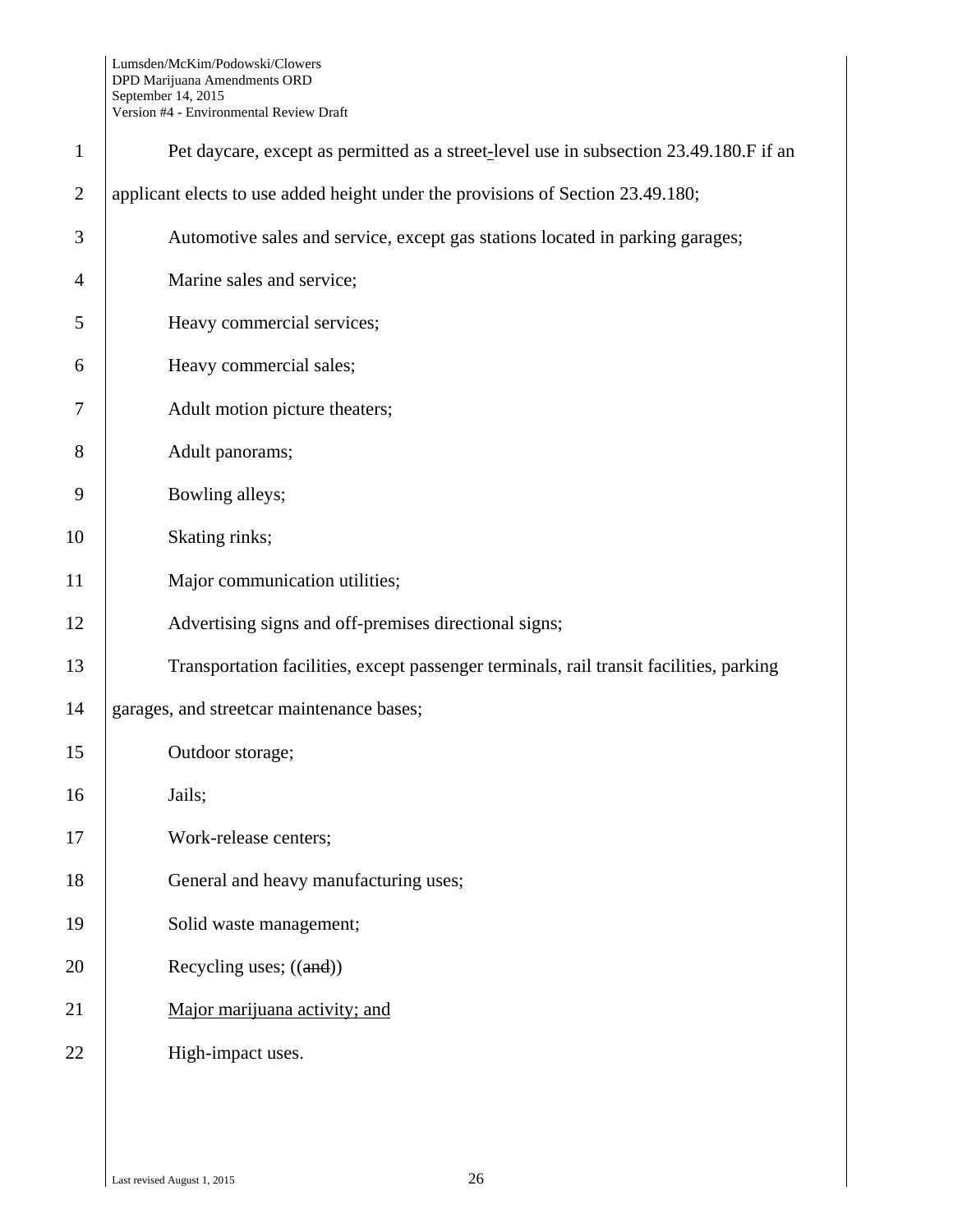| $\mathbf{1}$   | B. Except for the uses listed in subsection 23.66.122.B.2, automobile-oriented                   |  |  |
|----------------|--------------------------------------------------------------------------------------------------|--|--|
| $\overline{2}$ | commercial uses are prohibited, including but not limited to the automobile-oriented uses listed |  |  |
| 3              | in subsection 23.66.122.B.1.                                                                     |  |  |
| $\overline{4}$ | 1. Examples of prohibited automobile-oriented commercial uses $((.)$ :                           |  |  |
| 5              | a. Drive-in businesses $((.)$ ;                                                                  |  |  |
| 6              | b. Principal and accessory surface parking areas not in existence prior to                       |  |  |
| $\overline{7}$ | August 10, $1981((.));$                                                                          |  |  |
| 8              | c. Principal-use parking garages for long-term parking( $\left(\frac{1}{2}\right)$ ); and        |  |  |
| 9              | d. Motels.                                                                                       |  |  |
| 10             | 2. Permitted automobile-oriented uses $((.)$ :                                                   |  |  |
| 11             | a. Gas stations accessory to parking garages;                                                    |  |  |
| 12             | b. Accessory-use surface parking in the Subarea B shown on Map C for                             |  |  |
| 13             | 23.66.122 and 23.66.150* either:                                                                 |  |  |
| 14             | $(())$ if the accessory-use surface parking is in a location                                     |  |  |
| 15             | permitted by and complies with the standards contained in Section 23.49.180; or                  |  |  |
| 16             | $(())$ 2) if the lot satisfies the provisions of Section 23.49.019 $((,))$ ;                     |  |  |
| 17             | c. Principal-use parking garages for long-term parking in structures                             |  |  |
| 18             | authorized pursuant to ((subsection))Section 23.49.180; and                                      |  |  |
| 19             | d. Accessory-use parking garages.                                                                |  |  |
| 20             | * Editor's Note – Map C for 23.66.122 and 23.66.150 is codified at the end of this chapter       |  |  |
| 21             | Section 21. Section 23.66.322 of the Seattle Municipal Code, which section was last              |  |  |
| 22             | amended by Ordinance 123589, is amended as follows:                                              |  |  |
| 23             | 23.66.322 Prohibited uses                                                                        |  |  |
|                |                                                                                                  |  |  |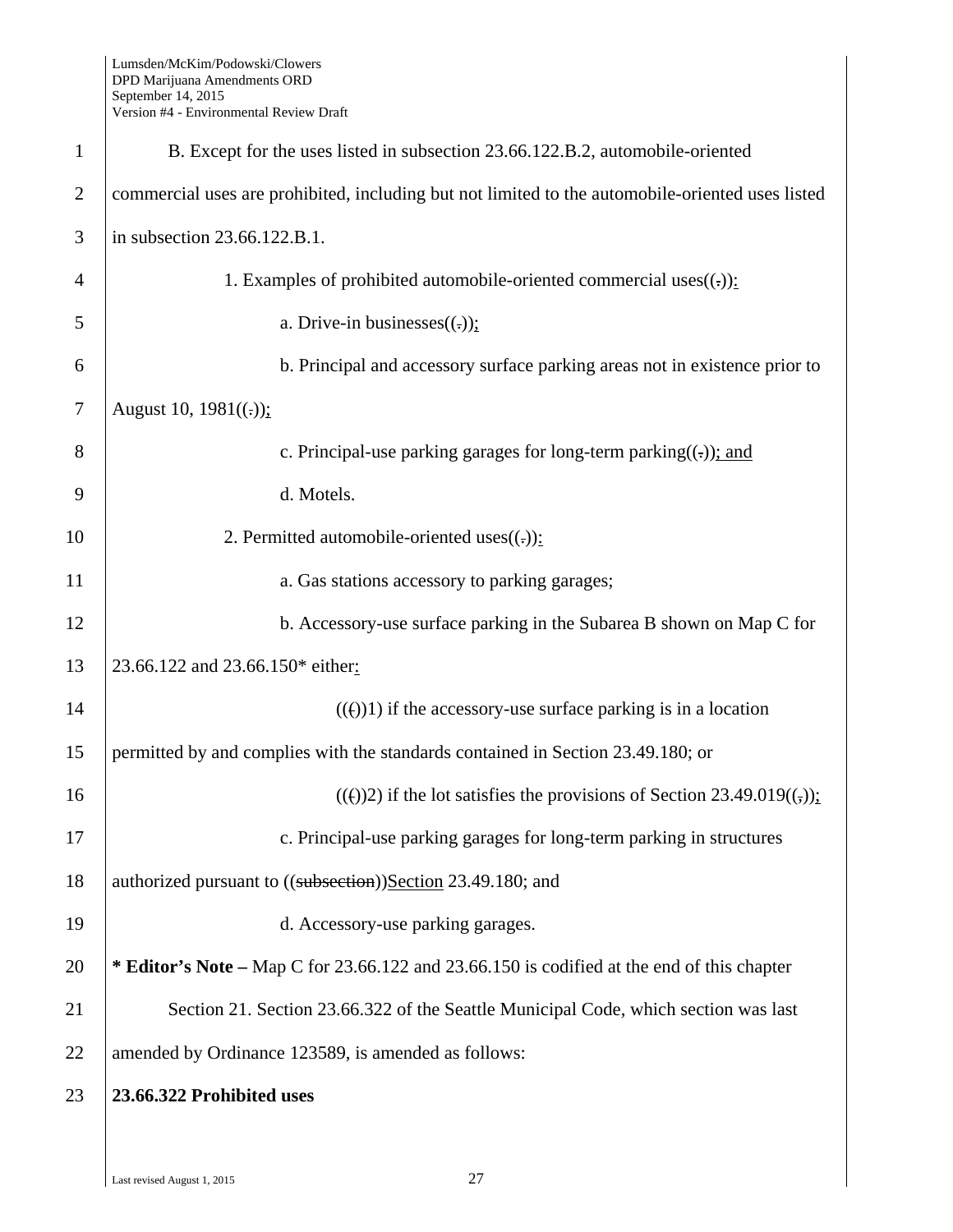| $\mathbf{1}$   | A. The following uses are prohibited as both principal and accessory uses in the entire |  |  |  |
|----------------|-----------------------------------------------------------------------------------------|--|--|--|
| $\mathfrak{2}$ | <b>International Special Review District:</b>                                           |  |  |  |
| 3              | Adult motion picture theaters;                                                          |  |  |  |
| $\overline{4}$ | Adult panorams;                                                                         |  |  |  |
| 5              | All general and heavy manufacturing uses;                                               |  |  |  |
| 6              | All high-impact uses;                                                                   |  |  |  |
| $\tau$         | Solid waste management;                                                                 |  |  |  |
| 8              | Recycling uses;                                                                         |  |  |  |
| 9              | Automotive sales and service;                                                           |  |  |  |
| 10             | Bowling lanes;                                                                          |  |  |  |
| 11             | Major communication utilities;                                                          |  |  |  |
| 12             | Heavy commercial sales;                                                                 |  |  |  |
| 13             | Drive-in businesses;                                                                    |  |  |  |
| 14             | Frozen food lockers;                                                                    |  |  |  |
| 15             | Heavy commercial services;                                                              |  |  |  |
| 16             | Marine sales and services;                                                              |  |  |  |
| 17             | Medical testing laboratories;                                                           |  |  |  |
| 18             | Mortuary services;                                                                      |  |  |  |
| 19             | Motels;                                                                                 |  |  |  |
| $20\,$         | Outdoor storage;                                                                        |  |  |  |
| 21             | Plant nurseries;                                                                        |  |  |  |
| 22             | Retail ice dispensaries;                                                                |  |  |  |
| 23             | Shooting galleries;                                                                     |  |  |  |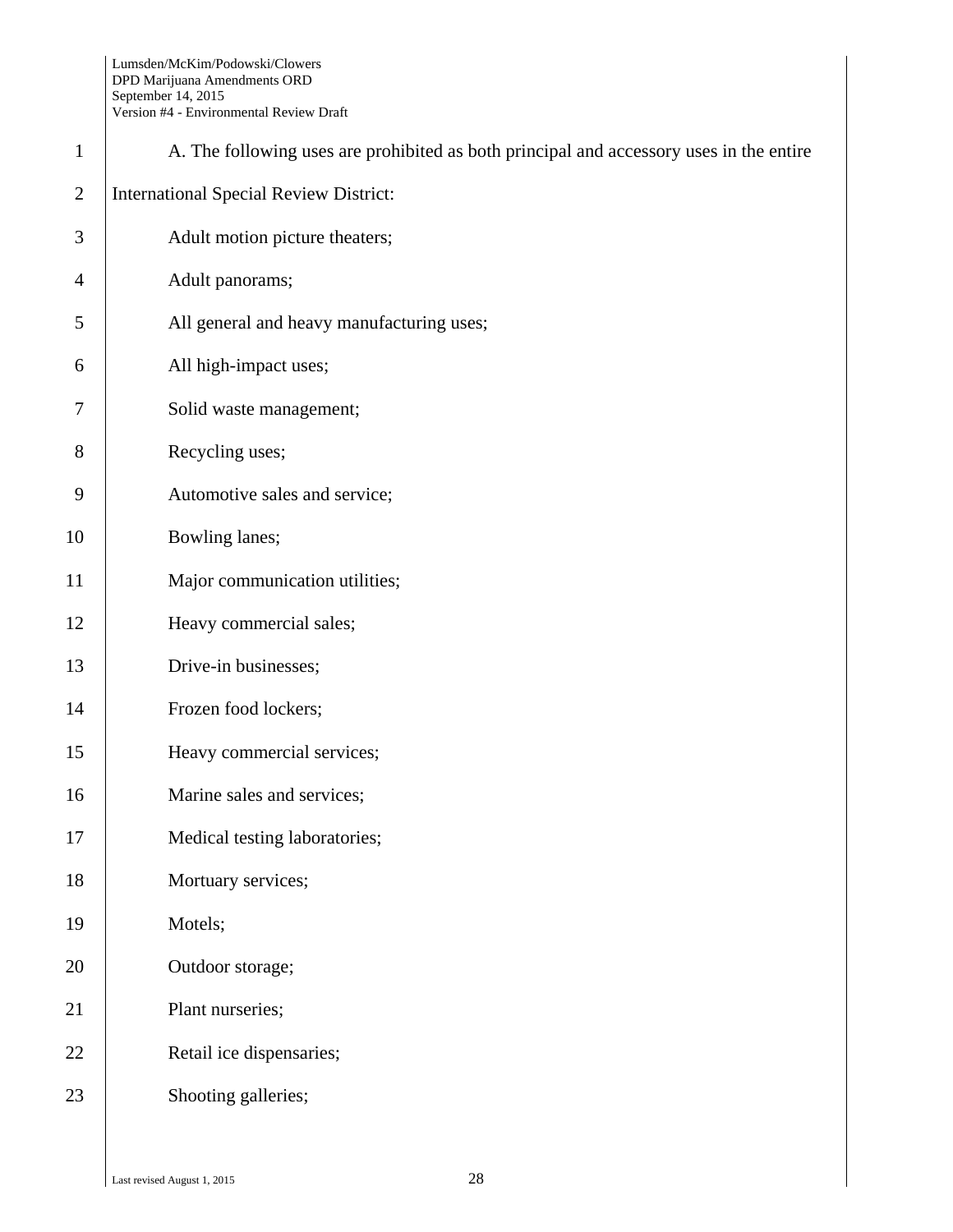|                | Lumsden/McKim/Podowski/Clowers<br>DPD Marijuana Amendments ORD<br>September 14, 2015<br>Version #4 - Environmental Review Draft |  |  |  |
|----------------|---------------------------------------------------------------------------------------------------------------------------------|--|--|--|
| 1              | Skating rinks;                                                                                                                  |  |  |  |
| $\overline{2}$ | Mobile home parks;                                                                                                              |  |  |  |
| 3              | Transportation facilities except: passenger terminals, rail transit facilities, and parking                                     |  |  |  |
| $\overline{4}$ | and moorage uses;                                                                                                               |  |  |  |
| 5              | Animal shelters and kennels;                                                                                                    |  |  |  |
| 6              | Jails;                                                                                                                          |  |  |  |
| 7              | Major marijuana activity; and                                                                                                   |  |  |  |
| 8              | Work-release centers.                                                                                                           |  |  |  |
| 9              | B. In addition to the prohibited uses listed in subsection 23.66.322.A, light manufacturing                                     |  |  |  |
| 10             | uses that occupy more than 10,000 square feet are prohibited in that portion of the International                               |  |  |  |
| 11             | Special Review District west of Interstate 5.                                                                                   |  |  |  |
| 12             | C. All light manufacturing uses are prohibited in that portion of the District in an IDR                                        |  |  |  |
| 13             | zone.                                                                                                                           |  |  |  |
| 14             | Section 22. Section 23.84A.025 of the Seattle Municipal Code, which section was last                                            |  |  |  |
| 15             | amended by Ordinance 124326, is amended as follows:                                                                             |  |  |  |
| 16             | 23.84A.025 "M"                                                                                                                  |  |  |  |
| 17             | ***                                                                                                                             |  |  |  |
| 18             | "Marijuana activity, major" means, except as provided below, ((the))any production, processing,                                 |  |  |  |
| 19             | or selling $((, or$ delivery)) of marijuana, marijuana-infused products, $((or$ useable)) usable                                |  |  |  |
| 20             | marijuana ((that involves more than 45 marijuana plants, 72 ounces of useable marijuana, or an                                  |  |  |  |
| 21             | amount of marijuana-infused product that could reasonably be produced with 72 ounces of                                         |  |  |  |
| 22             | useable marijuana.), or marijuana concentrates. Major marijuana activity does not include the                                   |  |  |  |
| 23             | following activities when they occur within a dwelling unit occupied by a qualifying patient or                                 |  |  |  |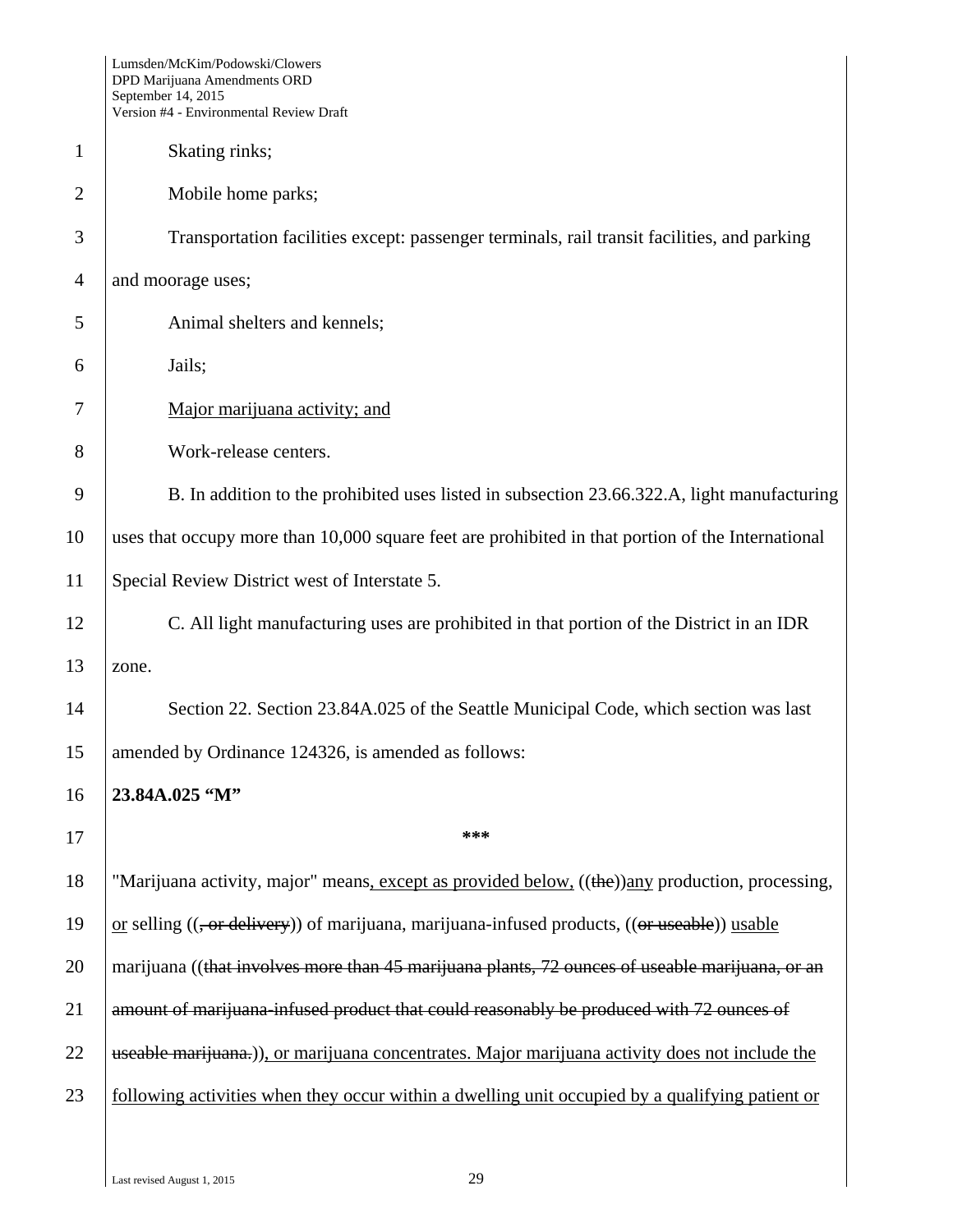| $\mathbf{1}$   | designated provider, as those terms are defined in RCW 69.51A.010, or within an enclosed    |  |  |  |  |
|----------------|---------------------------------------------------------------------------------------------|--|--|--|--|
| $\overline{2}$ | structure that is accessory to such a dwelling unit:                                        |  |  |  |  |
| 3              | a. production of marijuana involving up to 15 plants;                                       |  |  |  |  |
| 4              | b. production of marijuana involving up to 60 plants, only if the production is part        |  |  |  |  |
| 5              | of a cooperative that is registered with the Washington State Liquor and Cannabis Board and |  |  |  |  |
| 6              | operates in compliance with Section 25 of SB 5052;                                          |  |  |  |  |
| 7              | c. drying or incorporation into food of up to 15 marijuana plants; or                       |  |  |  |  |
| 8              | d. drying or incorporation into food of up to 60 marijuana plants if such                   |  |  |  |  |
| 9              | processing is part of a cooperative authorized by state law.                                |  |  |  |  |
| 10             | ***                                                                                         |  |  |  |  |
| 11             | Section 23. Ratify and Confirm. Any act consistent with the authority of this ordinance     |  |  |  |  |
| 12             | taken after its passage and prior to its effective date is ratified and confirmed.          |  |  |  |  |
| 13             |                                                                                             |  |  |  |  |
|                |                                                                                             |  |  |  |  |
|                |                                                                                             |  |  |  |  |